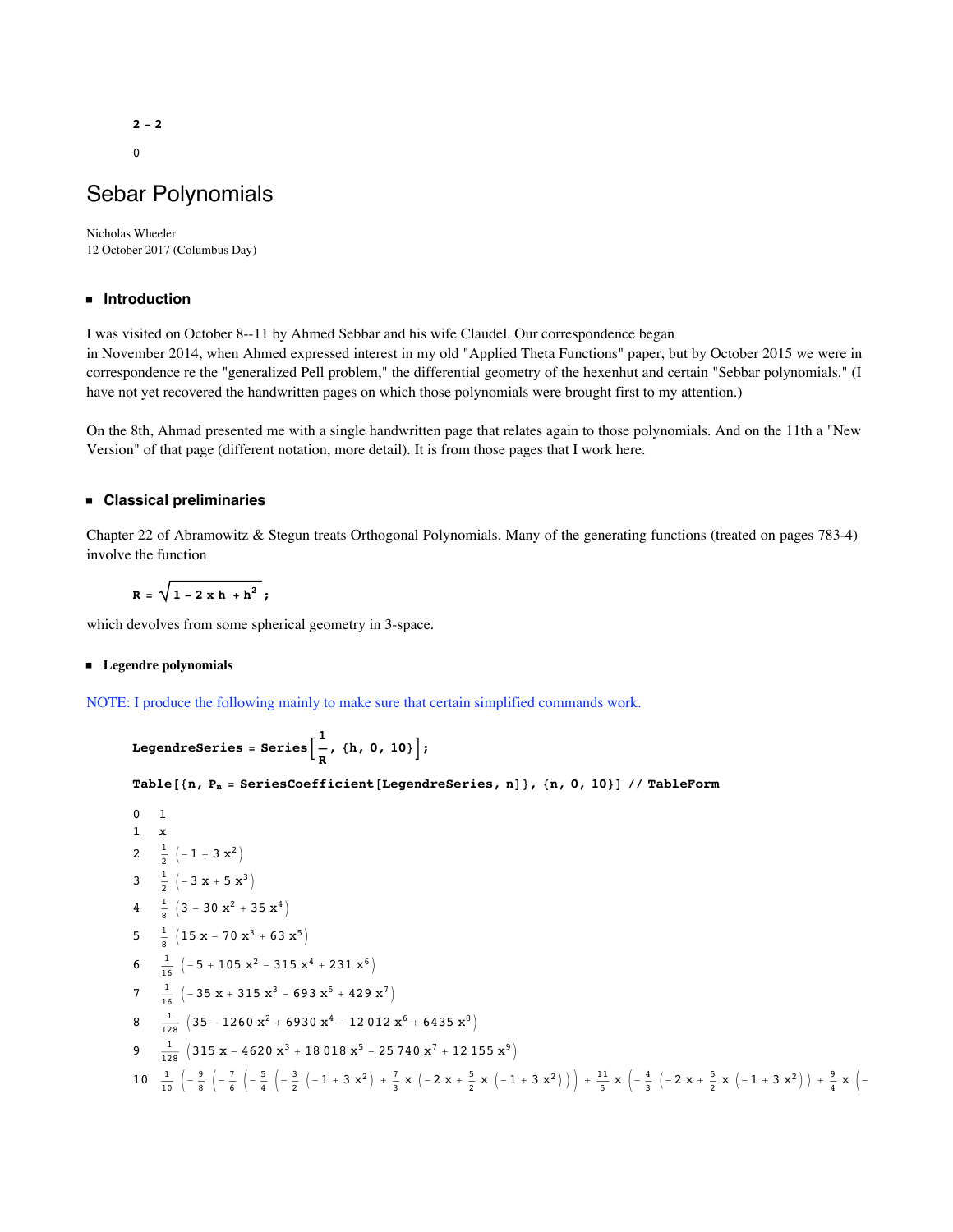```
P_{10} // Simplify
 \frac{1}{256} \left(-63 + 3465 \text{ x}^2 - 30030 \text{ x}^4 + 90090 \text{ x}^6 - 109395 \text{ x}^8 + 46189 \text{ x}^{10}\right)Plot[\{P_0, P_1, P_2, P_3, P_4, P_{10}\}, \{x, -1, 1\}]1.0
```


Abramowitz & Stegun (page 781) assert that  $P_n$  satisfies the following 2nd order DE

LDE $[f_{r}, n_{r}] := (1 - x^{2}) D[f, {x, 2}] - 2 x D[f, {x, 1}] + n (n + 1) f$ 

Which checks out:

```
Table@8n, Simplify@LDE@Pn, nDD<, 8n, 0, 10<D êê TableForm
```
A proof of orthogonality can be extracted from the DE. Alternatively one can evaluate

$$
\int_{-1}^{1} \frac{1}{\sqrt{1-2\,x\,h+h^2}\,\sqrt{1-2\,x\,g+g^2}}\,\,dx
$$

*Mathematica* struggles, produces a result subject to a long list of Assumptions—a result that after major simplification assumes the form

1 g h Log $\vert$  $1 + \sqrt{g h}$  $1 - \sqrt{g h}$  $\overline{\phantom{a}}$ 

Orthogonality follows from the fact that only the product gh appears in this result: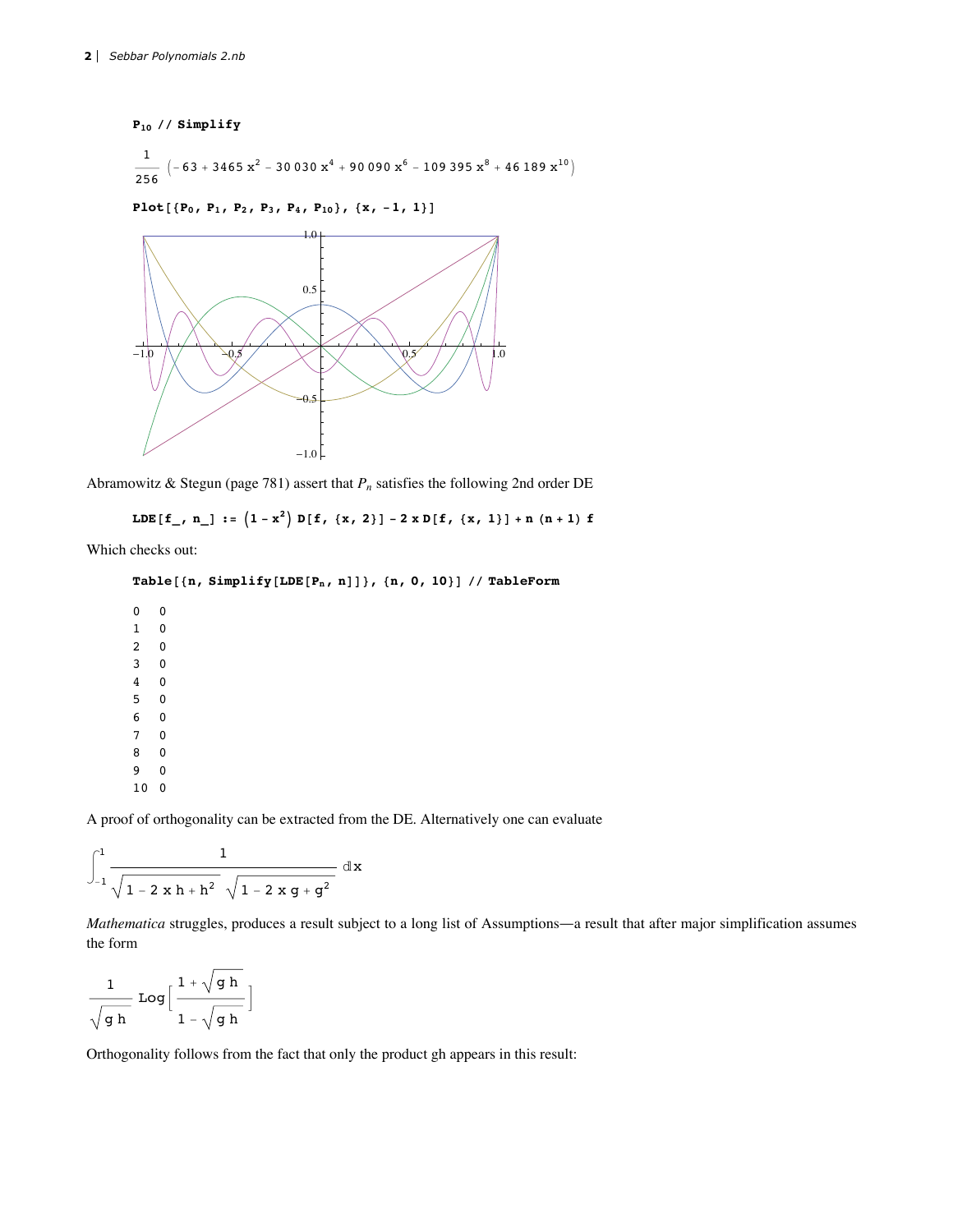Series 
$$
\left[\frac{1}{k} Log\left[\frac{1+k}{1-k}\right], \{k, 0, 10\}\right] / / Normal
$$
  
\n $2 + \frac{2k^2}{3} + \frac{2k^4}{5} + \frac{2k^6}{7} + \frac{2k^8}{9} + \frac{2k^{10}}{11}$   
\n $\sqrt[8]{k} \cdot k \rightarrow \sqrt{gh}$   
\n $2 + \frac{2gh}{3} + \frac{2g^2h^2}{5} + \frac{2g^3h^3}{7} + \frac{2g^4h^4}{9} + \frac{2g^5h^5}{11}$ 

We are led thus to the following inner product table:

Table  $\left[\text{KroneckerDelta}[\text{m}, n] \xrightarrow{2} \frac{2}{2n+1}, \{\text{m}, 0, 5\}, \{\text{n}, 0, 5\}\right]$  // MatrixForm  $(2 0 0 0 0 0)$  $\left| \begin{array}{cccc} 0 & \frac{2}{3} & 0 & 0 & 0 & 0 \end{array} \right|$  $\begin{array}{|rrrrrr} 0 & 0 & \frac{2}{5} & 0 & 0 & 0 \end{array}$  $\begin{array}{|ccc|} 0 & 0 & 0 & \frac{2}{7} & 0 & 0 \end{array}$  $\Big| \begin{array}{ccccccccc} 0 & 0 & 0 & 0 & \frac{2}{9} & 0 \end{array}$  $\begin{pmatrix} 0 & 0 & 0 & 0 & 0 & \frac{2}{11} \end{pmatrix}$ 

### Gegenbauer polynomials (ultraspherical polynomials of 0th order)

NOTE: These (as in A&S page 774) are usually denoted  $C_n^{(0)}$ , but I want to preserve  $C_n$ , so will denote them  $G_n$ .

The generating function is

```
-Log[R^2]-Log[1 + h^2 - 2 h x]GegenbauerSeries = Series [-Log[1 + h^2 - 2 h x], {h, 0, 10} ;
Table[{n, G_n = SeriesCoefficient[GegenbauerSeries, n]}, {n, 0, 10}] // TableForm
0\qquad 01 \quad 2 \times2 -1 + 2x^23 \frac{2}{3} \left(-3 \times + 4 \times^3\right)4 \frac{1}{2} (1 - 8 x^2 + 8 x^4)5 \frac{2}{5} \left(5 \times -20 \times^3 + 16 \times^5\right)6 \frac{1}{3} \left(-1+18 \text{ x}^2-48 \text{ x}^4+32 \text{ x}^6\right)7 \frac{2}{7} (-7 x + 56 x<sup>3</sup> - 112 x<sup>5</sup> + 64 x<sup>7</sup>)
8 \frac{1}{4} \left(1-32\ x^2+160\ x^4-256\ x^6+128\ x^8\right)9 \frac{2}{9} \left(9 \times -120 \times^3 + 432 \times^5 - 576 \times^7 + 256 \times^9\right)10 \frac{1}{5} \left(-1+50 \text{ x}^2-400 \text{ x}^4+1120 \text{ x}^6-1280 \text{ x}^8+512 \text{ x}^{10}\right)
```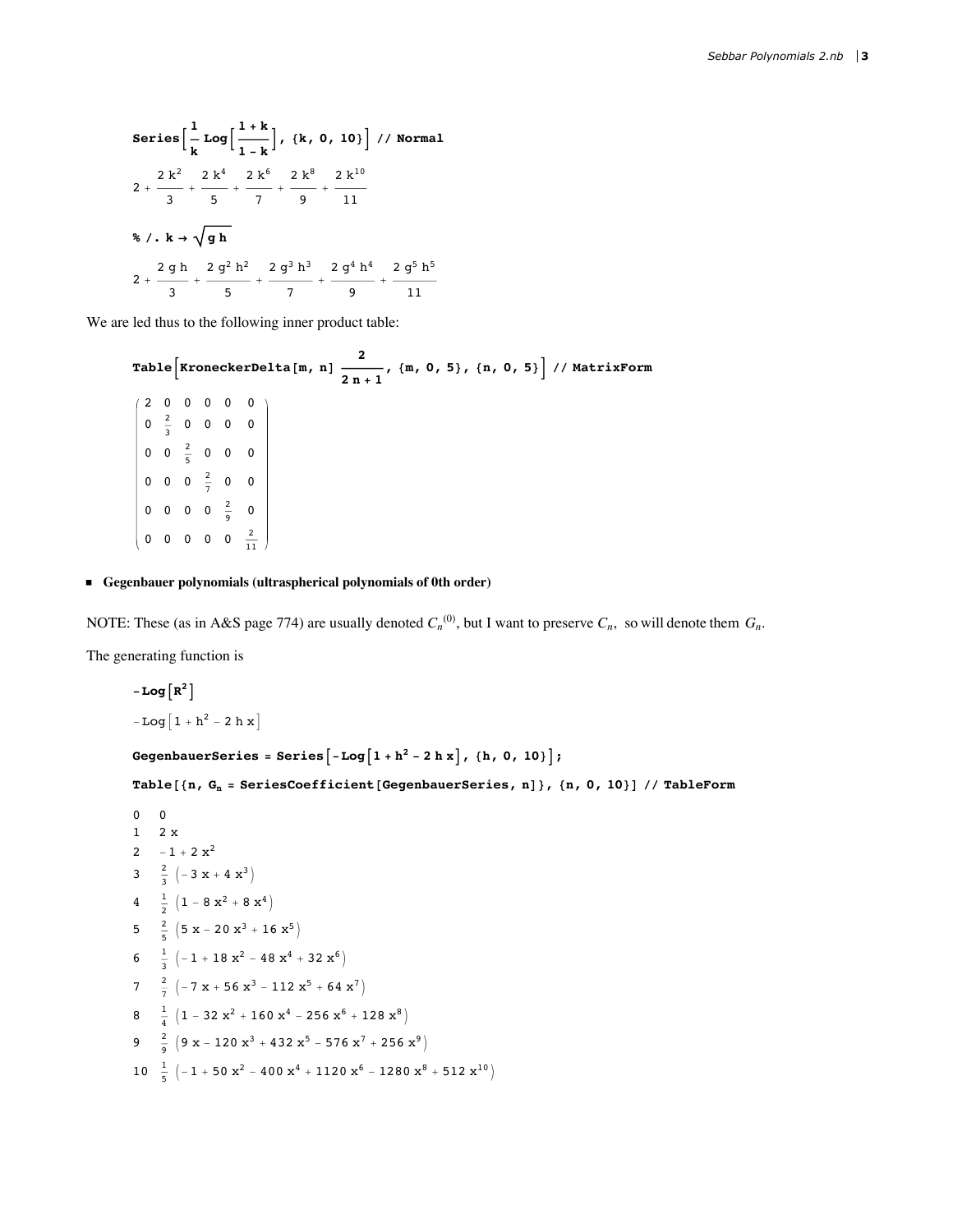NOTE that  $G_0 = 0$ , so the indices begin at  $n = 1$ .





**Table@8n, Simplify@GDE@Gn, nDD<, 8n, 1, 10<D êê TableForm**

A&S assert that the Gegenbauer polynomials are orthogonal on [-1,1] with respect to the weight function

$$
w\left[\,x\,\right]\ =\ \frac{1}{\sqrt{\,1-x^2\,}}
$$

as these calculations confirm:

Table 
$$
\left[\int_{-1}^{1} \frac{1}{\sqrt{1-x^2}} G_m G_n dx, \{m, 1, 6\}, \{n, 1, 6\}\right] // MatrixForm
$$
\n
$$
\left(\begin{array}{cccccc}\n2 \pi & 0 & 0 & 0 & 0 & 0 \\
0 & \frac{\pi}{2} & 0 & 0 & 0 & 0 \\
0 & 0 & \frac{2\pi}{9} & 0 & 0 & 0 \\
0 & 0 & 0 & \frac{\pi}{8} & 0 & 0 \\
0 & 0 & 0 & 0 & \frac{2\pi}{25} & 0 \\
0 & 0 & 0 & 0 & 0 & \frac{\pi}{18}\n\end{array}\right)
$$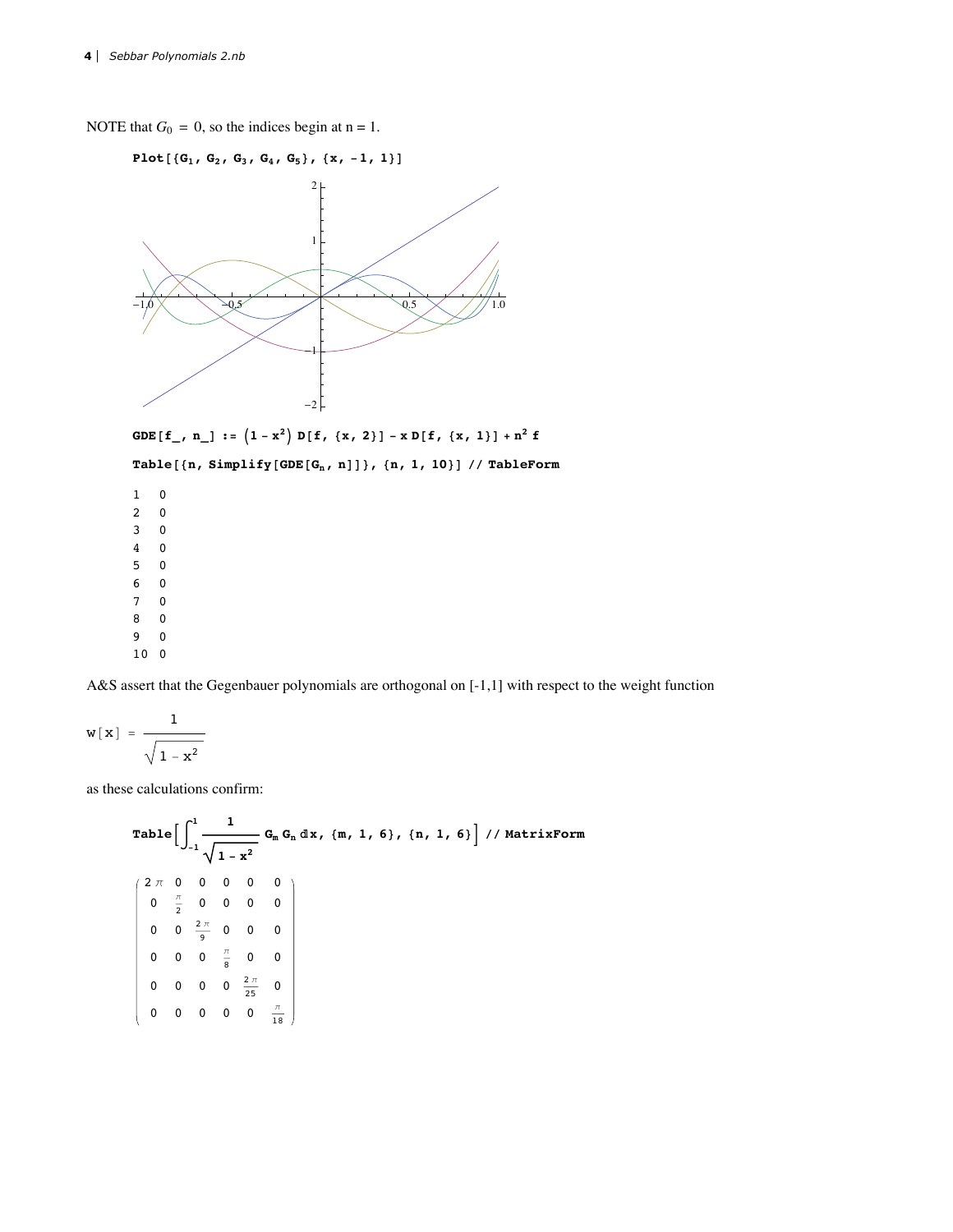Table  $\left[\texttt{KroneckerDelta[m,n]} \; \frac{2 \, \pi}{n^2}, \; \{\texttt{m, 1, 6}\}, \; \{\texttt{n, 1, 6}\} \; \right] \; \texttt{/} \; \texttt{MatrixForm}$  $2 \pi$  0 0 0 0 0  $0 \frac{\pi}{2}$  0 0 0 0 0 0  $\frac{2\pi}{9}$  0 0 0 0 0 0  $\frac{\pi}{8}$  0 0 0 0 0 0  $\frac{2\pi}{25}$  0 0 0 0 0 0  $\frac{\pi}{18}$ 

But *Mathematica* was unable in 30 minutes to say anything about the integral

$$
\int_{-1}^{1}\frac{1}{\sqrt{1-x^2}}\text{ Log}\Big[1+h^2-2\ h\ x\Big]\text{ Log}\Big[1+g^2-2\ g\ x\Big]\hspace{.05cm}\text{d}x
$$

which in view of the preceding table we expect to have the value

$$
\sum_{k=1}^{\infty} \frac{2 \pi}{k^2} gh^k
$$
  
2 \pi PolyLog[2, gh]

Which it might be interesting to check out numerically…but I won't.

# **ü Sabber polynomials**

#### **ü Polynomials of the 1st kind**

The generating function is

```
\ln[201]: = S = (1 - 3 \times h - h^3)^{-1}Out[201] = (1 - h^3 - 3 h x)^{-\gamma}In[202]:= SabberSeries1 = Series@S, 8h, 0, 10<D;
In[203]:= Table@8n, n = SeriesCoefficient@SabberSeries1, nD<, 8n, 0, 5<D êê TableForm
Out[203]//TableForm=
        0 1
        1 3 x y2 \frac{9}{2} x<sup>2</sup> \vee (1 + \vee)
         3 v + \frac{9}{2} x^3 (-2 - v) (-1 - v) v4 -3 x (-1 - \nu) \nu - \frac{27}{8} x<sup>4</sup> (-3 - \nu) (-2 - \nu) (-1 - \nu) \nu5\frac{9}{2} x^2 (-2 - v) (-1 - v) v + \frac{81}{40} x^5 (-4 - v) (-3 - v) (-2 - v) (-1 - v) v
```
I extend the table (but don't print it):

 $\text{Table}[\{\text{n}, C_{\text{n}} = \text{SeriesCoefficient}[\text{Sabberseries1, n}]\}, \{\text{n}, \text{0}, \text{10}\}\};$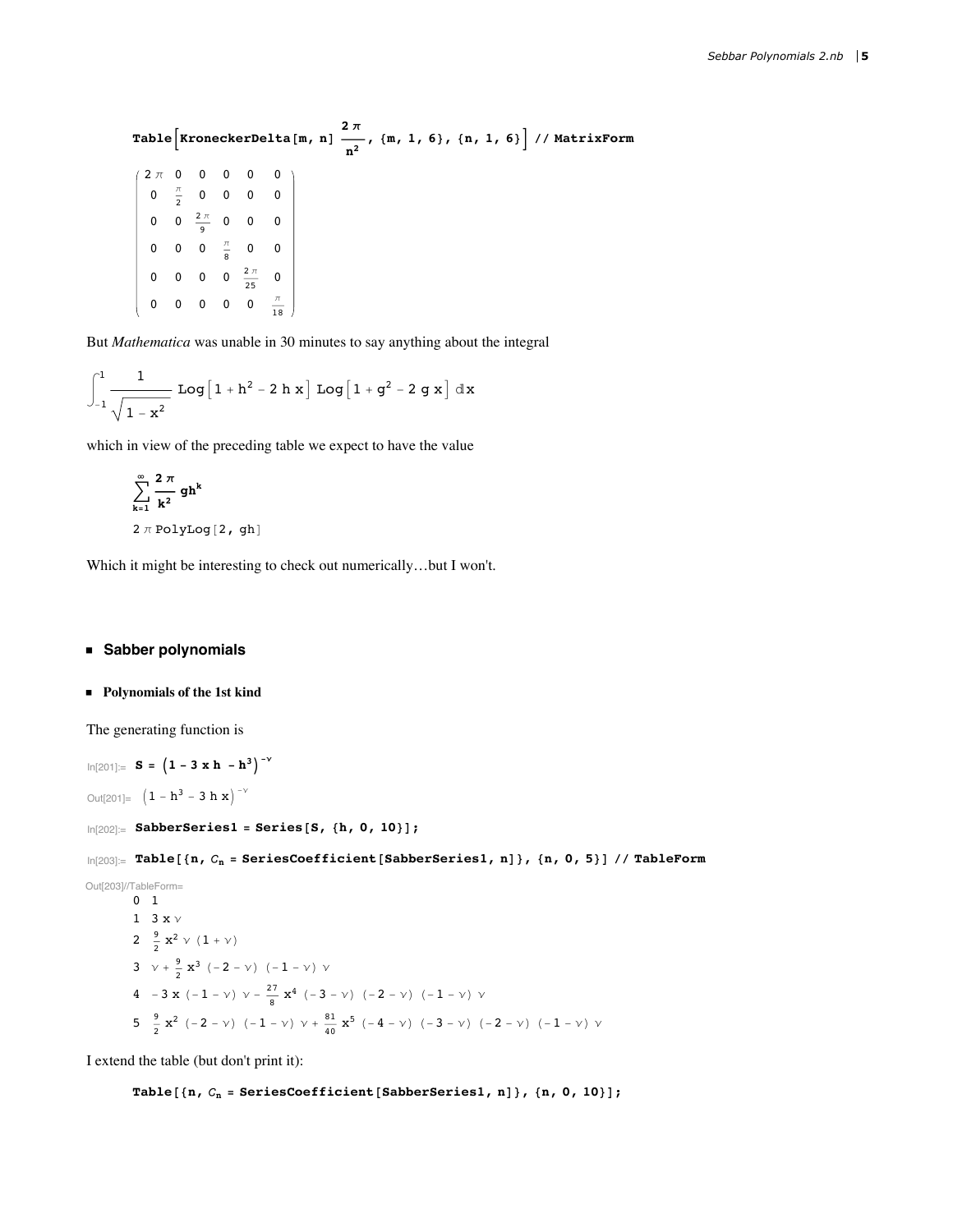Sabber asserts that these are solutions of the following 3rd order DE:

```
SDE1[f<sub>1</sub>, n<sub>1</sub>] := (4x^3 + 1) D[f, {x, 3}] + 6(3 + 2v) x^2 D[f, {x, 2}](3 n<sup>2</sup> + 3 n (2 v + 1) - (3 v + 2) (3 v + 5)) x D[f, {x, 1}] - n (n + 3 v) (n + 3 v + 3) fTable@8n, Simplify@SDE1@n, nDD<, 8n, 0, 10<D êê TableForm
0 0
1 0
2 0
3 0
4 0
5 0
6 0
7 0
8 0
9 0
10 0
```
Splendid! The polynomials  $C_n$  do satisfy that DE. QUESTION: By what argument was Ahmed **led** to that DE? And why is this a 3rd-order DE. My experience + the immediately available literature lead me to expect a DE of 2nd order.

#### **ü Polynomials of the 2nd kind**

The generating function is

```
\ln[261]: T = (1 + 3 \times h^2 - h^3)^{-1}Out[261] = (1 - h^3 + 3 h^2 x)^{-v}\ln[262] := SabberSeries2 = Series [T, {h, 0, 10}];
In[263]:= Table@8n, n = SeriesCoefficient@SabberSeries2, nD<, 8n, 0, 8<D êê TableForm
Out[263]//TableForm=
         0 1
         1 0
         2 -3 x y3\quad4 \frac{9}{2} x<sup>2</sup> \vee (1 + \vee)
         5 -3 x v (1 + v)6 - \frac{1}{2} (-1 - v) v - \frac{9}{2} x<sup>3</sup> (-2 - v) (-1 - v) v
         7 \frac{9}{2} x<sup>2</sup> \vee (1 + \vee) (2 + \vee)
         8 -\frac{3}{2} x (-2 - v) (-1 - v) v - \frac{27}{8} x<sup>4</sup> (-3 - v) (-2 - v) (-1 - v) v
```
**ü Substitutional sense in which the DEs are siblings**

NOTE: *Linear independence has been lost*; I once, in an early letter, wrote about this. These polynomials do not look interesting- /promising.

#### **Table** $[$ **(n,**  $\mathcal{D}_n$  = **SeriesCoefficient**[**SabberSeries2, n**] $)$ ,  $\{n, 0, 10\}$ ];

IMPORTANT NOTE: In the draft of this material that I sent to Ahmed on 10 October I had mistakenly written **SabberSeries1** into that command, which led me to think that the  $D$  polynomials did not satisfy the following DE.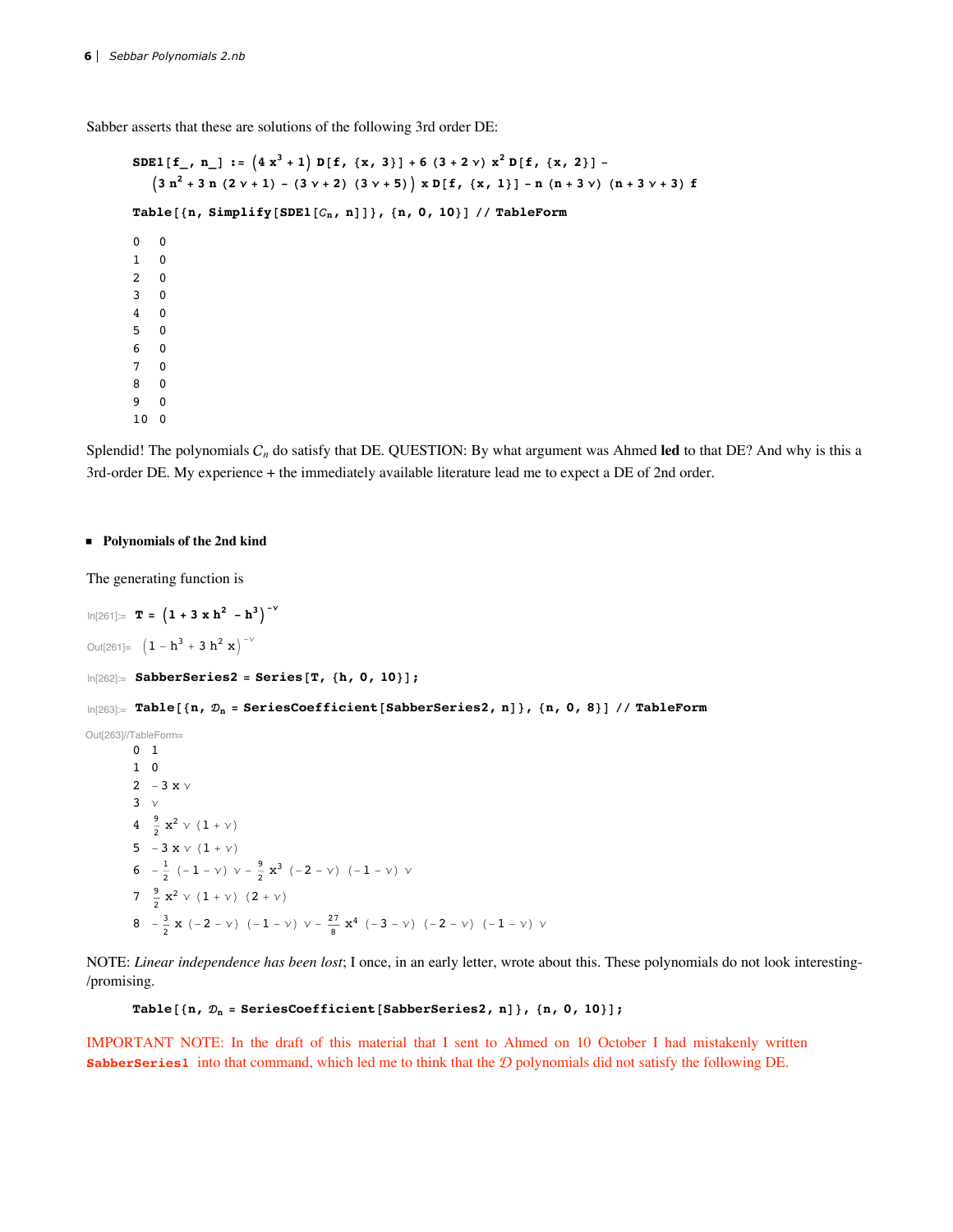#### Substitutional sense in which the DEs are siblings

Ahmed claims that those polynomials satisfy the following 3rd-order DE:

$$
SDE2[f_-, n_] := (4x^3 + 1) D[f, {x, 3}] + 6(3 + 2v) x^2 D[f, {x, 2}] -
$$
  

$$
(3n^2 - 3n - 10 - 30v + 12n v) x D[f, {x, 1}] + n (n + 3v) (n - 3) f
$$

I repeat, for purposes of comparison, the previous differential operator:

$$
SDE1[f_-, n_] := (4x^3 + 1) D[f, {x, 3}] + 6(3 + 2 \gamma) x^2 D[f, {x, 2}] -
$$
  

$$
(3n^2 + 3n (2 \gamma + 1) - (3 \gamma + 2) (3 \gamma + 5)) x D[f, {x, 1}] - n (n + 3 \gamma) (n + 3 \gamma + 3) f
$$

We demonatrate that (as Ahmed has observed)  $n \rightarrow -n - 3$  v does indeed send SDE2  $\rightarrow$  SDE1. The operators differ only in the coefficients that contain n. Looking first to the coefficients of f'

 $(3 n<sup>2</sup> - 3 n - 10 - 30 v + 12 n v)$  / . n  $\rightarrow$  -n - 3 v // Simplify  $-(3 n<sup>2</sup> + 3 n (2 v + 1) - (3 v + 2) (3 v + 5))$  // Simplify 10 - 3  $n^2$  + 21  $v$  + 9  $v^2$  - 3 n (1 + 2  $v$ ) 10 - 3  $n^2$  + 21  $v$  + 9  $v^2$  - 3 n (1 + 2  $v$ )

we have agreement. Looking finally to the coefficients of f

```
n (n + 3 \nu) (n - 3) /. n \rightarrow -n - 3 \nu // Simplify-n (n + 3 v) (n + 3 v + 3) // Simplify
-n (n + 3 \nu) (3 + n + 3 \nu)-n (n + 3 \nu) (3 + n + 3 \nu)
```
we again have agreement. So Ahmed's claim re the relationship between the two operators is correct.

## ■ Correction of a COPY-PASTE error

But the  $D$  polynomials do not satisfy the equations SDE2. So I originally stated. But by corrrection of the previously noted error I find that they DO satisfy the DE:

```
Table[{n, Simplify[SDE2[\mathcal{D}_n, n]]}, {n, 0, 10}] // TableForm
```
 $\mathbf 0$  $\mathbf 0$  $\mathbf{1}$  $\mathbf 0$  $\overline{2}$  $\mathbf 0$  $\mathbf{3}$  $\mathbf{0}$  $\overline{4}$  $\mathbf{0}$ 5  $\Omega$ 6  $\mathbf 0$  $\overline{7}$  $\Omega$ 8  $\mathbf 0$  $\overline{9}$  $\mathbf{0}$  $100$ 

I sent a pdf version of the above material to Ahmed, who responded that "The MYSTERY for me remains the possible link between the  $C$  polynomials and the  $D$  polynomials." I remain persuaded that since the  $C$  polynomials are manifestly linearly independent, while the  $D$  polynomials are manifestly linearly interdependent, there can exist no such unique and interesting link.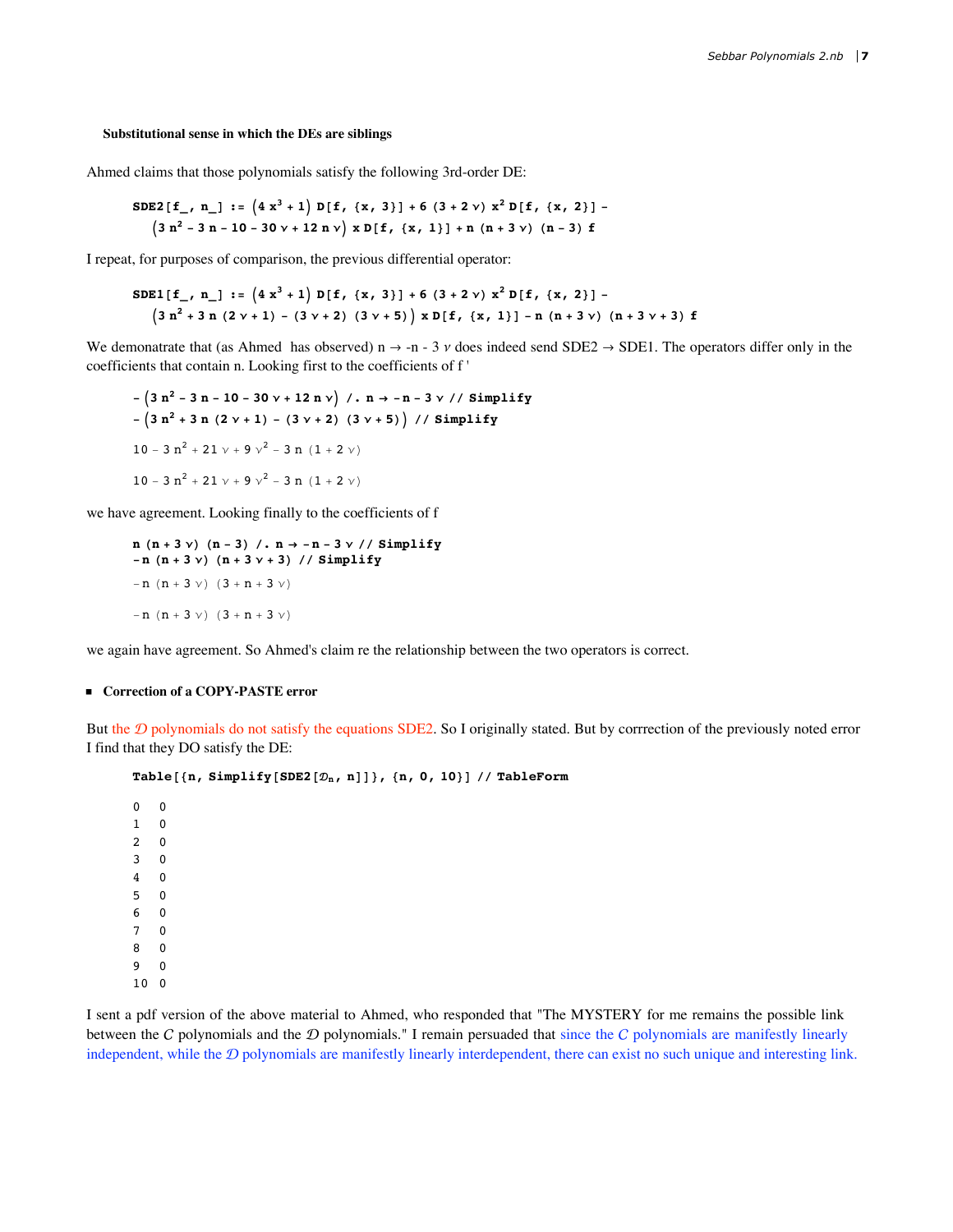NOTE: The following material was written after the original pdf was written and delivered to Ahmed.

#### **ü A second pair of Sabber polynomials**

These alternative polynomials stand to the original Sabber polynomials rather like the Gegenbauer polynomials stand to the Legendre polynomials.

#### **ü Alternative polynomials of the 1st kind**

The generating function

```
S = (1 - 3 \times h - h^3)^{-1}
```
is replaced by

```
ln[120] := S2 = Log\left[1 - 3 \times h - h^3\right]
```

```
Out[120]= Log[1 - h^3 - 3 h x]
```
from which the  $\nu$ -parameter has disappeared (has become an inconsequential factor).

```
\ln[121]: AlternativeSabberSeries1 = Series[S2, {h, 0, 10}];
```

```
\ln[122] := Table<sup>[</sup>{n, P_n = SeriesCoefficient<sup>[AlternativeSabberSeries1, n]}, {n, 0, 10}] // TableForm</sup>
```

```
Out[122]//TableForm=
            0 0
            1 -3 x2 -\frac{9 x^2}{2}3 -1 - 9x<sup>3</sup>4 - 3 x - \frac{81 x^4}{4}5 -9 x^2 - \frac{243 x^5}{5}6 -\frac{1}{2} – 27 \mathbf{x}^3 – \frac{243 \mathbf{x}^6}{2}7 - 3 x - 81 x<sup>4</sup> - \frac{2187 x^{7}}{7}8 -\frac{27 x^2}{2} - 243 x^5 - \frac{6561 x^8}{8}9 -\frac{1}{3} – 54 x^3 – 729 x^6 – 2187 x^910 -3 \times -\frac{405 \times 4}{2} - 2187 \times 7 - \frac{59049 \times 10}{10}
```
Following Ahmed, we construct the differential operator

**AltSDE1@f\_, n\_D :=**  $(4x<sup>3</sup>+1) D[f, {x, 3}] + 18x<sup>2</sup> D[f, {x, 2}] - (3n<sup>2</sup>+3n-10) x D[f, {x, 1}] - n<sup>2</sup> (n+3) f$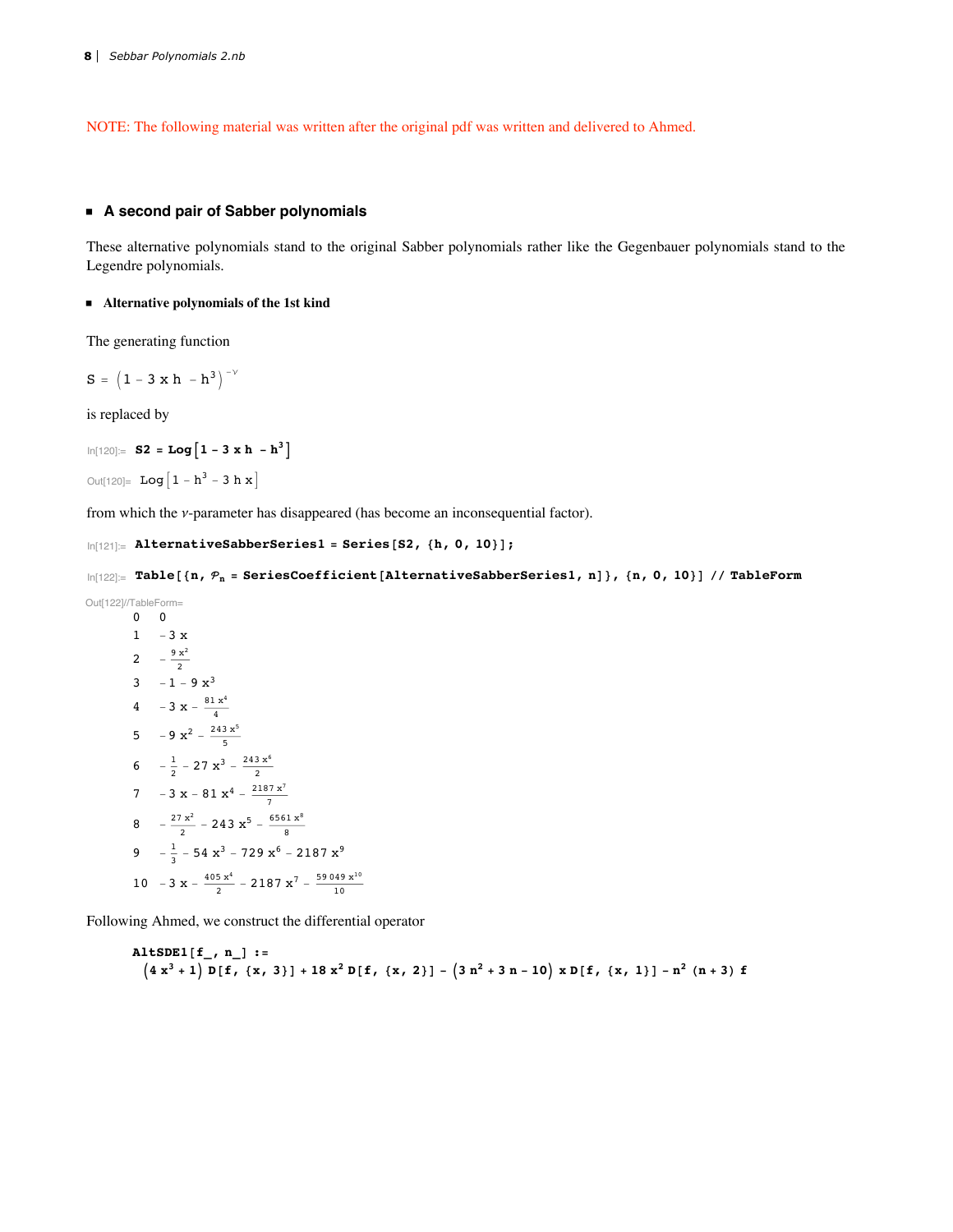```
Table@8n, Simplify@AltSDE1@n, nDD<, 8n, 0, 10<D êê TableForm
0 0
1 0
2 0
3 0
4 0
5 0
6 0
7 0
8 0
9 0
10 0
```
So the (linearly independent)  $P$  polynomials do satisfy that DE.

## **ü Alternative polynomials of the 2nd kind**

The generating function

 $T = (1 + 3 \times h^{2} - h^{3})^{-\gamma}$ 

is replaced by

```
ln[156] := T2 = Log\left[1 + 3 \times h^2 - h^3\right]
```
Out[156]=  $Log[1 - h^3 + 3 h^2 x]$ 

```
\ln[157]:= AlternativeSabberSeries2 = Series[T2, {h, 0, 10}];
```
 $\ln[158]$ := Table<sup>[</sup>{n,  $Q_n$  = SeriesCoefficient<sup>[AlternativeSabberSeries2, n]}, {n, 0, 10}] // TableForm</sup>

```
Out[158]//TableForm=
          0 0
          1 0
          2 3 x
          3 - 14 - \frac{9 x^2}{2}5 3 x
           6 -\frac{1}{2} + 9 \times^37 -9x^28 3 x - \frac{81 x^4}{4}9 -\frac{1}{3} + 27 \text{ x}^310 - \frac{27 x^2}{2} + \frac{243 x^5}{5}
```
NOTE that linear independence has again been lost.

```
AltSDE2@f_, n_D :=
  (4x<sup>3</sup> + 1) D[f, {x, 3}] + 18x<sup>2</sup> D[f, {x, 2}] - (3n<sup>2</sup> - 3n - 10) x D[f, {x, 1}] + n<sup>2</sup> (n-3) f
```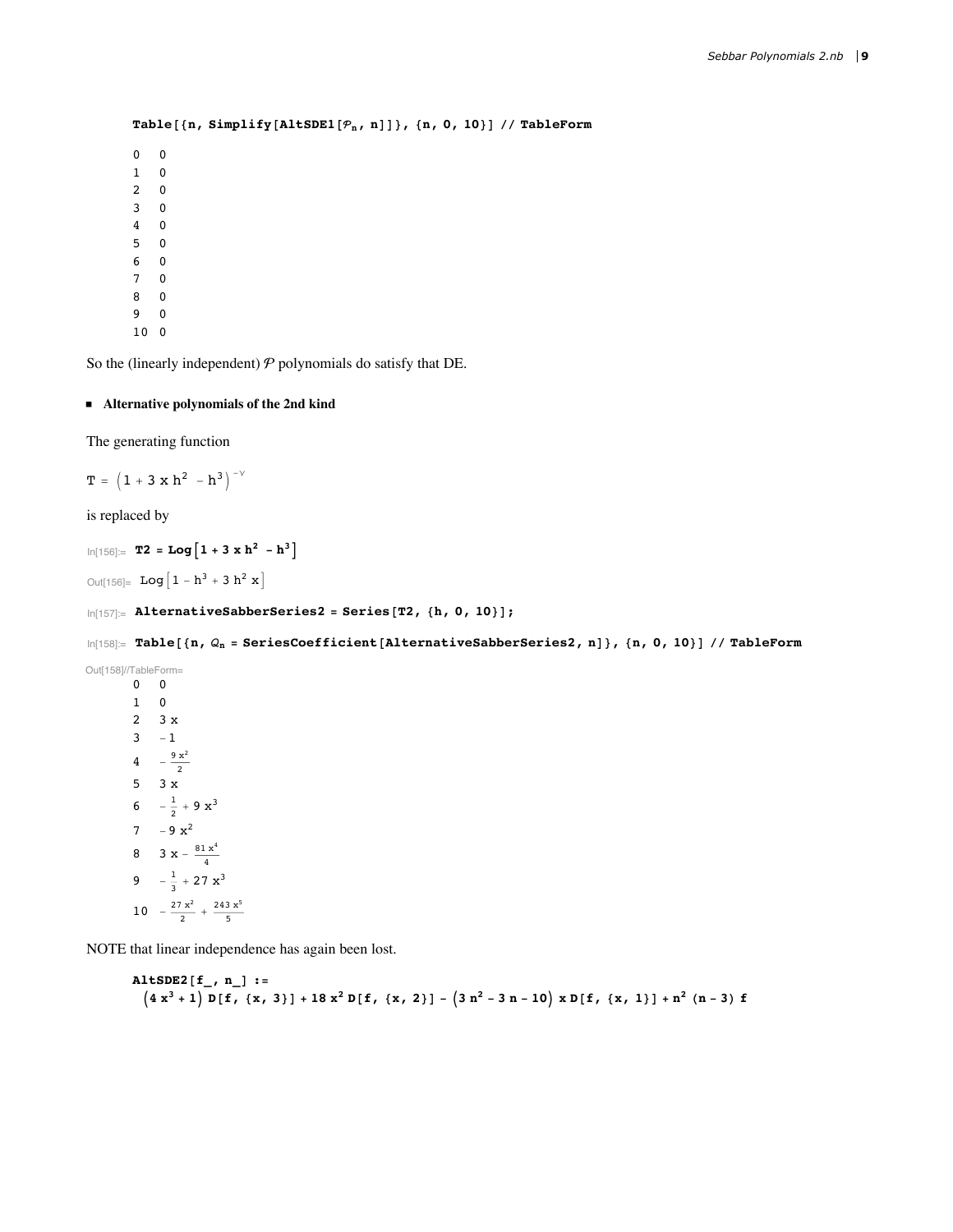```
Table[{n, Simplify[AltSDE2[Q_n, n]]}, {n, 0, 10}] // TableForm
        \overline{0}\Omega\mathbf{1}\mathbf 0\mathbf 0\overline{2}\mathbf{3}\overline{\mathbf{0}}\overline{4}\overline{\mathbf{0}}5<sup>5</sup>\overline{\mathbf{0}}6 0
\overline{7}\mathbf{0}8
        \overline{\mathbf{0}}\mathbf{q}\overline{0}100
```
Again, the  $Q$  polynomials do satisfy the DE proposed by Ahmed.

## Substitutional sense in which that alternate DEs are siblings

```
AltSDE2[f_n, n]:=
           (4x<sup>3</sup>+1) D[f, {x, 3}] + 18x<sup>2</sup> D[f, {x, 2}] - (3n<sup>2</sup> - 3n - 10) x D[f, {x, 1}] + n<sup>2</sup> (n-3) f\texttt{AltSDE1}[f_, n_]:=(4x<sup>3</sup>+1) D[f, {x, 3}] + 18x<sup>2</sup> D[f, {x, 2}] - (3n<sup>2</sup>+3n-10) x D[f, {x, 1}] - n<sup>2</sup> (n+3) f(3 n<sup>2</sup> - 3 n - 10) / n \rightarrow - n / / SimplifySimplify [(3 n<sup>2</sup> + 3 n - 10)]-10 + 3 n + 3 n<sup>2</sup>-10 + 3 n + 3 n^2n^2 (n - 3) /. n \rightarrow -n // Simplify
         Simplify \left[-n^2 (n+3)\right]-n^{2} (3 + n)
         -n^{2} (3 + n)
So n \rightarrow -n sends AltSDE2 \rightarrow AltSDE1.
```
#### General solutions of the Sebbar DEs

In the preceding discussion, patterns are most evident not in the polynomials but in the DEs that they satisfy. All four of Armand's DEs are of the form

 $(4x<sup>3</sup> + 1) f'''' [x] + ax<sup>2</sup> f'' [x] + bx f' [x] + c f[x] = 0$ 

In response to the command

DSolve  $(4x<sup>3</sup>+1) f'''' [x] + a x<sup>2</sup> f'' [x] + b x f' [x] + c f[x] = 0, f[x], x]$ 

Mathematica produces a result of the form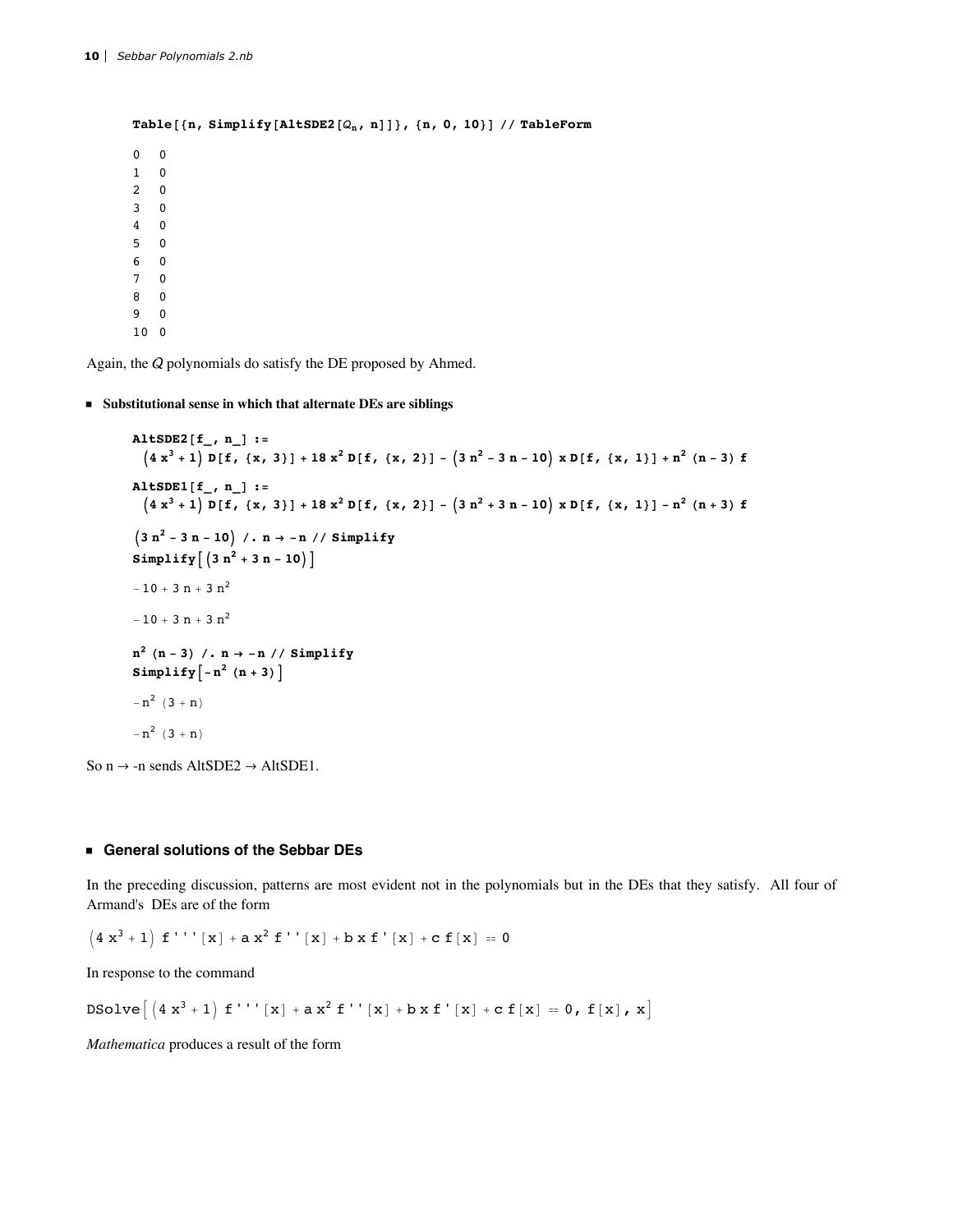$$
f[x] = C_1 \text{ HypergeometricPFQ}\left[\{a_1, b_1, c_1\}, \{\frac{1}{3}, \frac{2}{3}\}, -4x^3\right] + x C_2 \text{ HypergeometricPFQ}\left[\{a_2, b_2, c_2\}, \{\frac{2}{3}, \frac{4}{3}\}, -4x^3\right] + x^2 C_3 \text{ HypergeometricPFQ}\left[\{a_3, b_3, c_3\}, \{\frac{4}{3}, \frac{5}{3}\}, -4x^3\right]
$$

where  $\{a_1, b_1, c_1, a_2, b_2, c_2, a_3, b_3, c_3\}$  are enormously comlicated functions of the parameters a, b, c (they run—after simplification-to many pages even when printed at 75%). To obtain useful information we must sharpen the focus of this discussion.

#### Solution of the generic DE for  $P$  polynomials

I look to  $P$  polynomials because they are manifestly linearly independent  $(P_n)$  is of order n in x) and because they are distinguished by a single parameter (namely  $n$ ). The generic differential operator in this case was

\n
$$
\text{AltsDE1}[f_, n_]: =
$$
\n $\left(4 x^3 + 1\right) D[f, \{x, 3\} + 18 x^2 D[f, \{x, 2\}] - \left(3 n^2 + 3 n - 10\right) x D[f, \{x, 1\}] - n^2 (n + 3) f$ \n

so we look to Mathematica's response to the following command:

$$
10[77] = \text{ DSolve}\left[\left(4x^3+1\right) f'': \left[x\right] + 18x^2 f': \left[x\right] - \left(3n^2+3n-10\right)x f': \left[x\right] - n^2 (n+3) f[x] = 0, f[x], x\right]
$$
\n
$$
0u[77] = \left\{\left\{f[x] \rightarrow 2^{2/3} x C[2] \text{ HypergeometricPFQ}\left[\left(\frac{1}{3} - \frac{n}{3}, \frac{1}{3} + \frac{n}{6}, \frac{5}{6}, \frac{n}{6}\right), \left(\frac{2}{3}, \frac{4}{3}\right), -4x^3\right] + 22^{1/3} x^2 C[3] \text{ HypergeometricPPQ}\left[\left(\frac{2}{3} - \frac{n}{3}, \frac{2}{3} + \frac{n}{6}, \frac{7}{6}, \frac{n}{6}\right), \left(\frac{4}{3}, \frac{5}{3}\right), -4x^3\right] + 2[1] \text{ HypergeometricPPQ}\left[\left(\frac{1}{2} + \frac{n}{6}, -\frac{n}{3}, \frac{n}{3}\right), \left(\frac{1}{3}, \frac{2}{3}\right), -4x^3\right]\right\}
$$
\n
$$
10[118] = \mathbb{P} = 2^{2/3} x C[2] \text{ HypergeometricPPQ}\left[\left(\frac{1}{3} - \frac{n}{3}, \frac{1}{3} + \frac{n}{6}, \frac{5}{6} + \frac{n}{6}\right), \left(\frac{2}{3}, \frac{4}{3}\right), -4x^3\right] + 22^{1/3} x^2 C[3] \text{ HypergeometricPPQ}\left[\left(\frac{1}{3} - \frac{n}{3}, \frac{2}{3} + \frac{n}{6}, \frac{7}{6} + \frac{n}{6}\right), \left(\frac{2}{3}, \frac{4}{3}\right), -4x^3\right] + 2[1] \text{ hypergeometricPPQ}\left[\left(\frac{1}{3} - \frac{n}{3}, \frac{2}{3} + \frac{n}{6}, \frac{7}{6} + \frac{n}{6}\right), \left(\frac{4}{3}, \frac{5}{3}\right), -4x^3\right] + 2[1] \text{ hypergeometricPPQ}\left[\left(\frac{1}{3}, \frac{1}{3}\right), \left(\frac{1}{3}, \frac{2}{3}\right), -4x^3\right],
$$

Compare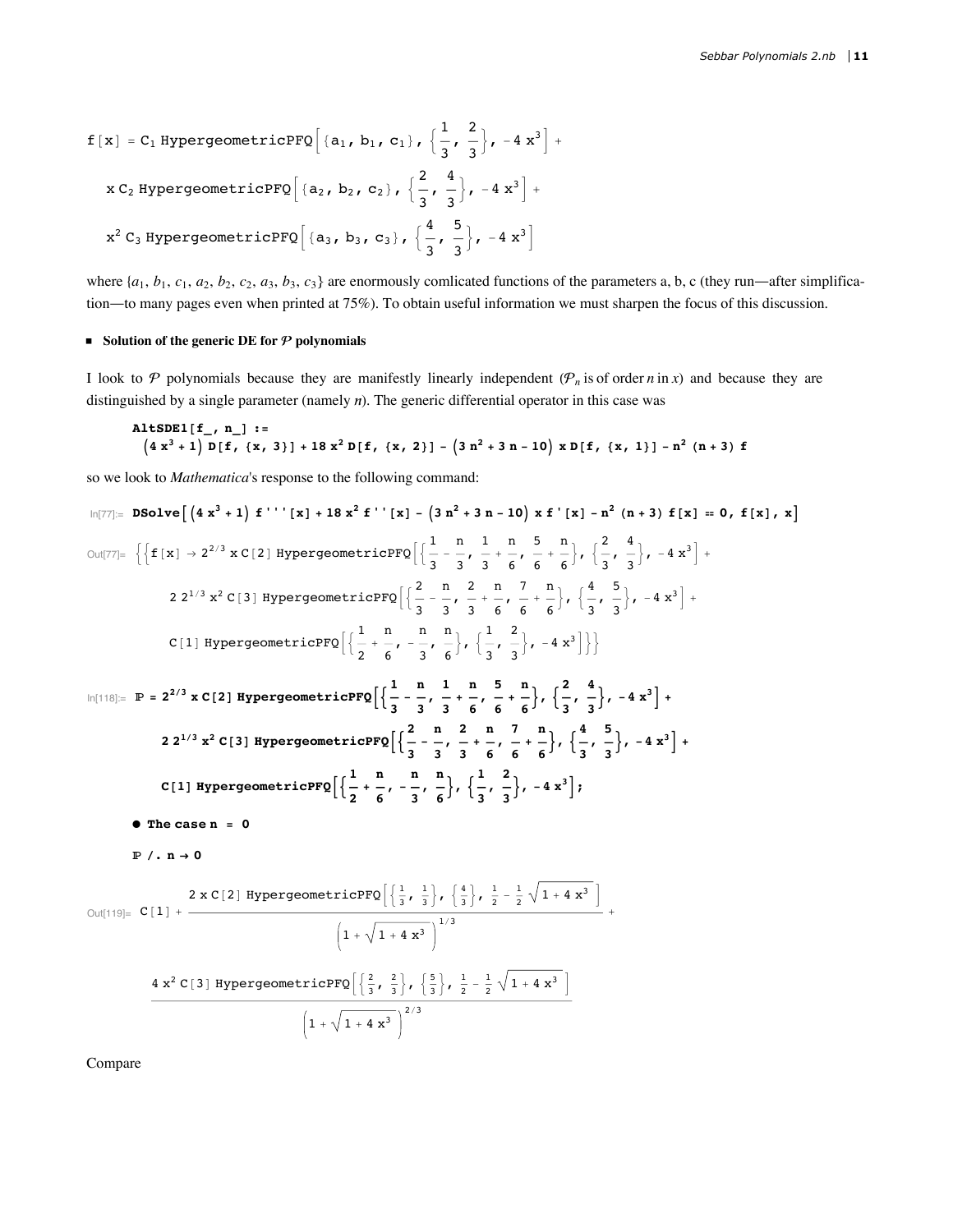$ln[124] = P_0$  $Out[124] = 0$ 

 $\bullet$  The case n = 1

 $ln[125] =$   $\mathbb{P}$  /.  $n \rightarrow 1$ 

Out[125]=  $2^{2/3}$  x C[2] + C[1] HypergeometricPFQ $\left[\left\{-\frac{1}{3}, \frac{1}{6}\right\}, \left\{\frac{1}{3}\right\}, -4 x^3\right]$  + 2 2<sup>1/3</sup> x<sup>2</sup> C[3] HypergeometricPFQ $\left[\frac{1}{3}, \frac{5}{6}\right], \left[\frac{5}{3}\right], -4 x^3$ 

## Compare

 $ln[126] = P_1$ 

Out[126]=  $-3 x$ 

 $\bullet$  The case n = 2

 $ln[127] =$   $\mathbb{P}$  /.  $n \rightarrow 2$ 

Out[127]= 2  $2^{1/3}$   $x^2$  C[3] + C[1] HypergeometricPFQ $\left[\left\{-\frac{2}{3}, \frac{5}{6}\right\}, \left\{\frac{2}{3}\right\}, -4 x^3\right]$  +  $2^{2/3}$  x C[2] HypergeometricPFQ $\left[\left\{-\frac{1}{3}, \frac{7}{6}\right\}, \left\{\frac{4}{3}\right\}, -4\right]$   $x^3$ 

# Compare

 $In[128] := P_2$ 

Out[128]=  $-\frac{9 \text{ x}^2}{2}$ 

 $\bullet$  The case n = 3

 $ln[129] =$   $\mathbb{P}$  /.  $n \rightarrow 3$ 

```
Out[129]= (1 + 9x^3) C[1] + 2^{2/3} x C[2] HypergeometricPFQ\left[\left\{-\frac{2}{3}, \frac{5}{6}\right\}, \left\{\frac{2}{3}\right\}, -4x^3\right] +2 2<sup>1/3</sup> x<sup>2</sup> C[3] HypergeometricPFQ\left[\left\{-\frac{1}{3}, \frac{7}{6}\right\}, \left\{\frac{4}{3}\right\}, -4\right] x<sup>3</sup>]
```
## Compare

 $ln[130] = P_3$ 

Out[130]=  $-1 - 9 x^3$ 

```
\bullet The case n = 4
```
 $ln[131] =$   $\mathbb{P}$  /.  $n \rightarrow 4$ 

$$
\text{Out[131]} = 2^{2/3} \times \left(1 + \frac{27 \times^3}{4}\right) C[2] + C[1] \text{ HypergeometricPFQ}\left[\left\{-\frac{4}{3}, \frac{7}{6}\right\}, \left\{\frac{1}{3}\right\}, -4 \times^3\right] + 2 2^{1/3} \times^2 C[3] \text{ HypergeometricPFQ}\left[\left\{-\frac{2}{3}, \frac{11}{6}\right\}, \left\{\frac{5}{3}\right\}, -4 \times^3\right]
$$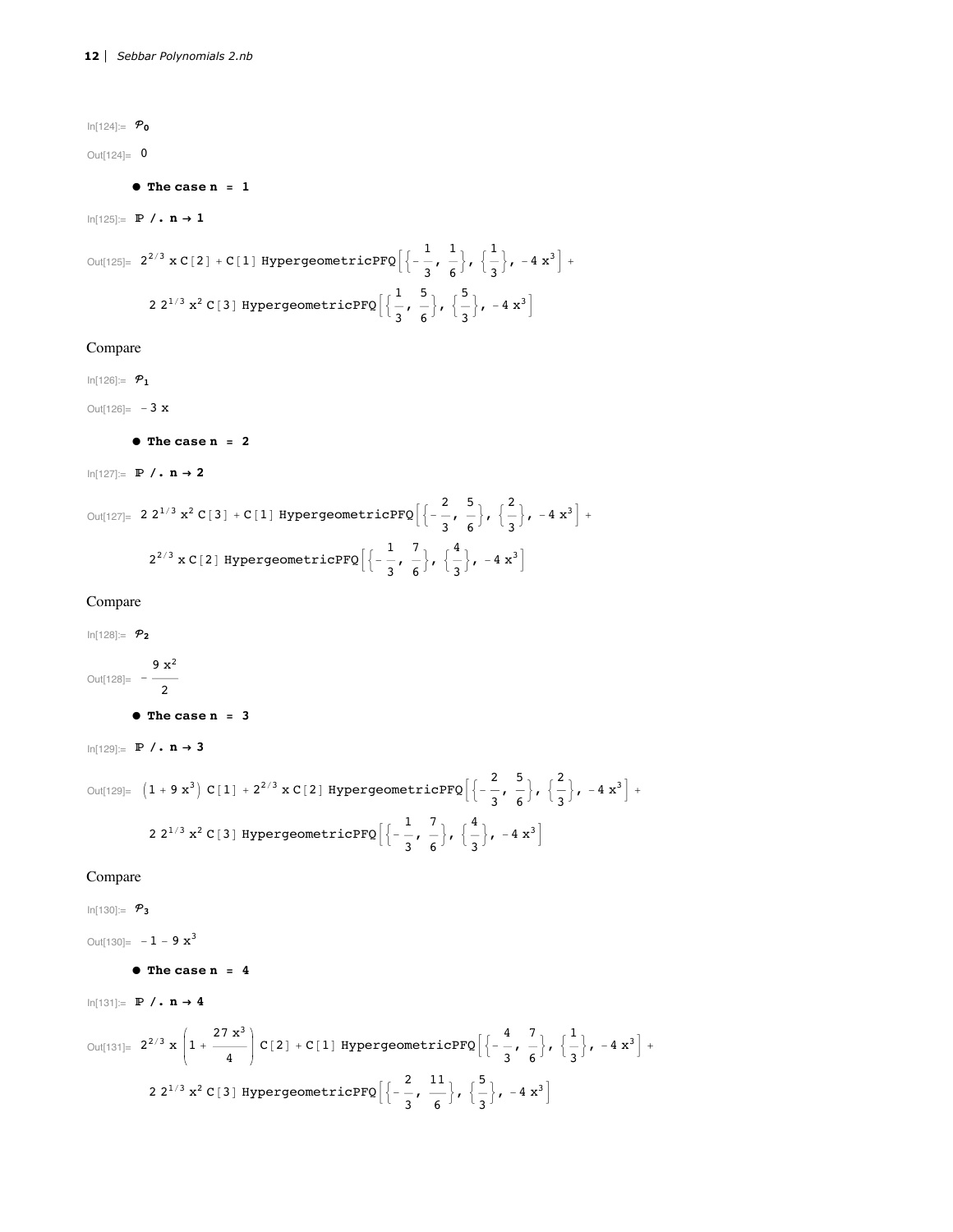$$
\ln[135] = \text{Together}\left[x\left(1 + \frac{27 x^3}{4}\right)\right]
$$
  
Out[135] =  $\frac{1}{4}x(4 + 27 x^3)$ 

#### Compare

```
In[133] = P_4 // Simplify
Out[133]= -\frac{3}{4} x (4 + 27 x^3)\bullet The case n = 5
ln[136] = \mathbb{P} /. n \rightarrow 5Out[136]= 2 2^{1/3} x^2 \left(1 + \frac{27 x^3}{5}\right) C[3] + C[1] HypergeometricPFQ\left[\left\{-\frac{5}{3}, \frac{5}{6}, \frac{4}{3}\right\}, \left\{\frac{1}{3}, \frac{2}{3}\right\}, -4 x^3\right] +2^{2/3} \times C[2] HypergeometricPFQ\left[\left\{-\frac{4}{3}, \frac{7}{6}, \frac{5}{3}\right\}, \left\{\frac{2}{3}, \frac{4}{3}\right\}, -4x^3\right]ln[139] = \text{Together} \left[ x^2 \left( 1 + \frac{27 x^3}{5} \right) \right]Out[139]= \frac{1}{2} \mathbf{x}^2 (5 + 27 \mathbf{x}^3)Compare
ln[138] = P_5 // Simplify
```
Out[138]=  $-\frac{9}{5}x^2(5 + 27x^3)$  $\bullet$  The case n = 6  $ln[140] =$   $\mathbb{P}$  /.  $n \rightarrow 6$ Out[140]=  $(1 + 54 x^3 + 243 x^6) C[1] + 2^{2/3} x C[2] HypergeometricPFQ\left[\left\{-\frac{5}{2}, \frac{11}{6}\right\}, \left\{\frac{2}{3}\right\}, -4 x^3\right] +$ 2 2<sup>1/3</sup> x<sup>2</sup> C[3] HypergeometricPFQ $\left[\left\{-\frac{4}{3}, \frac{13}{6}\right\}, \left\{\frac{4}{3}\right\}, -4\right]$  x<sup>3</sup>

Compare

 $ln[142] = P_6$  // Together Out[142]=  $\frac{1}{2}$   $\left(-1 - 54 x^3 - 243 x^6\right)$ 

So it goes. We see that whenever n is a natural number the general solution of the generic DE assumes the form

```
(constant) P_m + Hypergeometric + Hypergeometric
```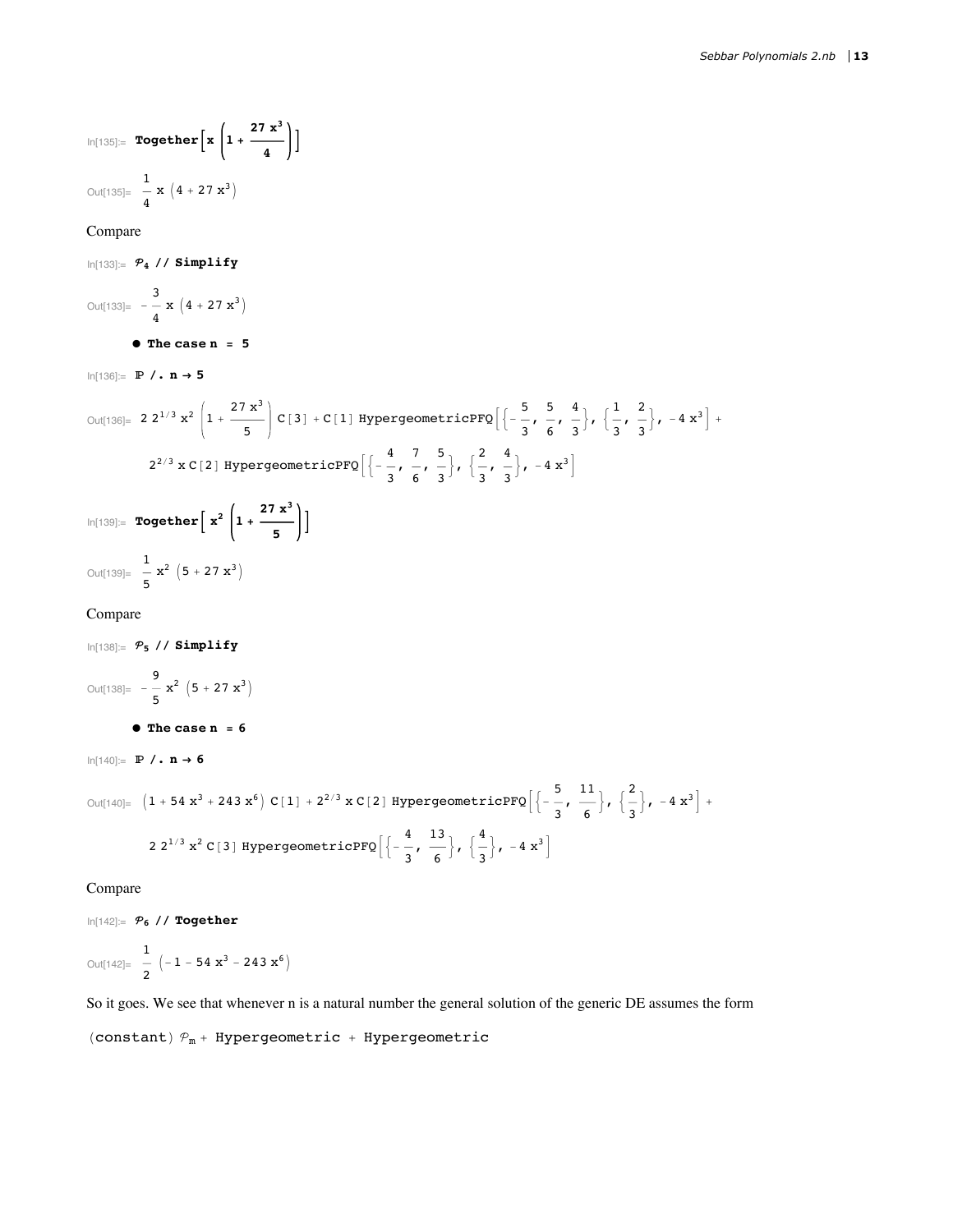-precisely as Ahmed remarked during the first moments of our Sunday excursion (though how he could know this—since he works by hand, without the assistance of a resource like Mathematica-mystifies me!).

The general solution is a sum of three hypergeometric functions

 $\mathbb{P}$  = C<sub>1</sub> Hypergeometric + C<sub>2</sub> Hypergeometric + C<sub>3</sub> Hypergeometric

Remarkably, as n ranges on the natural numbers it is sometimes one, sometimes another of the hypergometric terms that produces the polynomial. This would appear to close the door to any search for pattern among the  $P$  polynomials. This aspect of the theory evidently hinges on deep properties of generalized hypergeometric functions.

#### Solution of the generic DE for  $Q$  polynomials

Proceding as before

AltSDE2 
$$
[f_{p, n}] :=
$$

\n
$$
(4 x^{3} + 1) D[f, {x, 3}] + 18 x^{2} D[f, {x, 2}] - (3 n^{2} - 3 n - 10) x D[f, {x, 1}] + n^{2} (n - 3) f
$$
\n
$$
\ln[145] = DSolve \left[\left(4 x^{3} + 1\right) f''''[x] + 18 x^{2} f''[x] - \left(3 n^{2} - 3 n - 10\right) x f'[x] + n^{2} (n - 3) f[x] = 0, f[x], x\right]
$$
\n
$$
\text{Out}[145] = \left\{\left[f[x] \rightarrow 2^{2/3} x C[2] \text{ HypergeometricPPQ}\right]\left\{\frac{1}{3} - \frac{n}{6}, \frac{5}{6} - \frac{n}{6}, \frac{1}{3} + \frac{n}{3}\right\}, \left\{\frac{2}{3}, \frac{4}{3}\right\}, -4 x^{3}\right] +
$$
\n
$$
\text{C}[1] \text{ HypergeometricPPQ}\left[\left\{\frac{1}{2} - \frac{n}{6}, -\frac{n}{6}, \frac{n}{3}\right\}, \left\{\frac{1}{3}, \frac{2}{3}\right\}, -4 x^{3}\right] +
$$
\n
$$
2 2^{1/3} x^{2} C[3] \text{ HypergeometricPPQ}\left[\left\{\frac{2}{3} - \frac{n}{6}, -\frac{7}{6}, \frac{n}{3} + \frac{2}{3}\right\}, \left\{\frac{4}{3}, \frac{5}{3}\right\}, -4 x^{3}\right]\right\}
$$
\n
$$
\ln[148] = 0 = 2^{2/3} x C[2] \text{ HypergeometricPPQ}\left[\left\{\frac{1}{3} - \frac{n}{6}, \frac{5}{6} - \frac{n}{6}, \frac{1}{3} + \frac{n}{3}\right\}, \left\{\frac{2}{3}, \frac{4}{3}\right\}, -4 x^{3}\right] +
$$
\n
$$
\text{C}[1] \text{ HypergeometricPPQ}\left[\left\{\frac{1}{2} - \frac{n}{6}, -\frac{n}{6}, \frac{n}{3}\right\}, \left\{\frac{1}{3}, \frac{2}{3}\right\}, -4 x^{3}\right] +
$$
\n
$$
2 2^{1/3} x^{2} C[3]
$$

But this is precisely the functions obtained from  $P$  by negating the sign of n:

$$
\ln[146] := \mathbf{P} / \cdot \mathbf{n} \rightarrow -\mathbf{n}
$$

$$
\text{Out}[146] = 2^{2/3} \times C[2] \text{ HypergeometricPFQ} \Big[ \Big\{ \frac{1}{3} - \frac{n}{6}, \frac{5}{6} - \frac{n}{6}, \frac{1}{3} + \frac{n}{3} \Big\}, \Big\{ \frac{2}{3}, \frac{4}{3} \Big\}, -4 x^3 \Big] +
$$
\n
$$
C[1] \text{ HypergeometricPFQ} \Big[ \Big\{ \frac{1}{2} - \frac{n}{6}, -\frac{n}{6}, \frac{n}{3} \Big\}, \Big\{ \frac{1}{3}, \frac{2}{3} \Big\}, -4 x^3 \Big] +
$$
\n
$$
2 2^{1/3} \times 2 C[3] \text{ HypergeometricPFQ} \Big[ \Big\{ \frac{2}{3} - \frac{n}{6}, \frac{7}{6} - \frac{n}{6}, \frac{2}{3} + \frac{n}{3} \Big\}, \Big\{ \frac{4}{3}, \frac{5}{3} \Big\}, -4 x^3 \Big]
$$

So P produces P polynomials as n ranges on the natural numbers, and produces Q polynomials as n ranges on the negated natural numbers.

 $\bullet$  The case  $n = 0$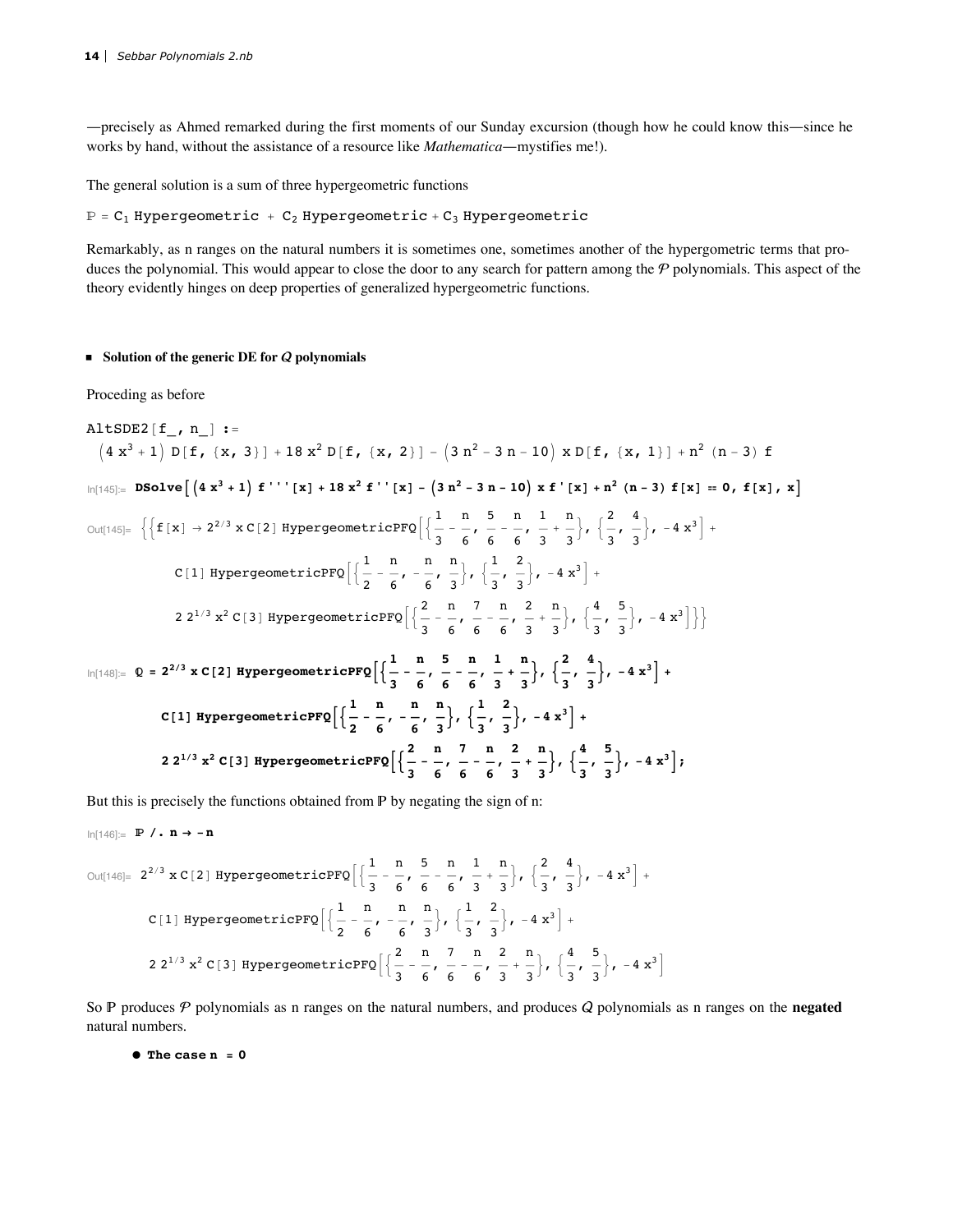$ln[159] = Q / . n \rightarrow 0$  $Q_0$ 2 x C[2] HypergeometricPFQ $\left[\left\{\frac{1}{3}, \frac{1}{3}\right\}, \left\{\frac{4}{3}\right\}, \frac{1}{2} - \frac{1}{2} \sqrt{1 + 4x^3}\right]$  $\left(1+\sqrt{1+4\ x^3}\right)^{1/3}$  $\frac{4 x^2 C[3] \text{ HypergeometricPFQ}\left[\left\{\frac{2}{3}, \frac{2}{3}\right\}, \left\{\frac{5}{3}\right\}, \frac{1}{2} - \frac{1}{2} \sqrt{1 + 4 x^3}\right]}{\left(1 + \sqrt{1 + 4 x^3}\right)^{2/3}}$ Out[160]=  $0$  $\bullet$  The case  $n = 1$  $ln[195] = Q / . n \rightarrow 1$  $\mathbb{P}$  /. n  $\rightarrow$  -1  $Q_{1}$ Out[195]= C[1] HypergeometricPFQ $\left[\left\{-\frac{1}{6}, \frac{1}{3}\right\}, \left\{\frac{2}{3}\right\}, -4 x^3\right]$  +  $2^{2/3}$  x C[2] HypergeometricPFQ $\left[\frac{1}{6}, \frac{2}{3}\right], \left\{\frac{4}{3}\right\}, -4x^3\right]$  + 2 2<sup>1/3</sup> x<sup>2</sup> C[3] HypergeometricPFQ $\left[\frac{1}{2}, 1, 1\right], \left[\frac{4}{3}, \frac{5}{3}\right], -4 x^3$ Out[196]= C[1] HypergeometricPFQ $\left[\left\{-\frac{1}{6}, \frac{1}{3}\right\}, \left\{\frac{2}{3}\right\}, -4 x^3\right]$  +  $2^{2/3}$  x C[2] HypergeometricPFQ $\left[\frac{1}{6}, \frac{2}{3}\right], \left[\frac{4}{3}\right], -4x^3$  + 2 2<sup>1/3</sup> x<sup>2</sup> C[3] HypergeometricPFQ $\left[\frac{1}{2}, 1, 1\right], \left[\frac{4}{3}, \frac{5}{3}\right], -4 x^3$ 

Out $[197] = 0$ 

NOTE: This case appears to be exceptional. It is not obvious that constants C[i]  $(i = 1, 2, 3)$  can be found that from that series of hypergeometric functions reproduces the 0-polynomial.

 $\bullet$  The case n = 2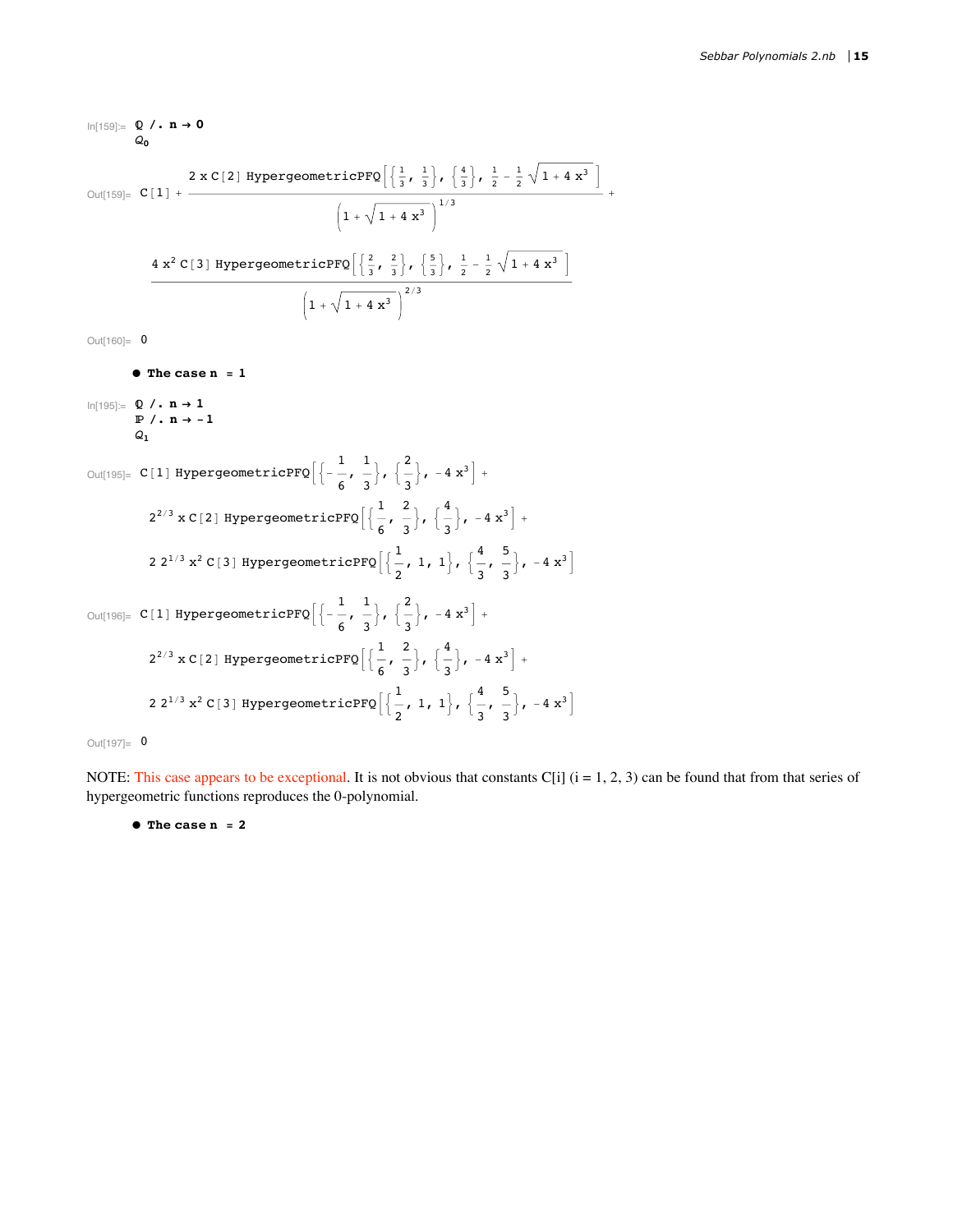```
ln[177] = Q / . n \rightarrow 2\mathbb{P} /. n \rightarrow -2
               Q_{2}Out[177]= 2^{2/3} \times C[2] + C[1] HypergeometricPFQ\left[\left\{-\frac{1}{2}, \frac{1}{6}\right\}, \left\{\frac{1}{2}\right\}, -4 x^3\right] +2 2<sup>1/3</sup> x<sup>2</sup> C[3] HypergeometricPFQ\left[\frac{1}{2}, \frac{5}{6}\right], \left[\frac{5}{2}\right], -4x^3Out[178]= 2^{2/3} \times C[2] + C[1] HypergeometricPFQ\left[\left\{-\frac{1}{2}, \frac{1}{6}\right\}, \left\{\frac{1}{2}\right\}, -4 x^3\right] +2 2<sup>1/3</sup> x<sup>2</sup> C[3] HypergeometricPFQ\left[\frac{1}{2}, \frac{5}{6}\right], \left[\frac{5}{2}\right], -4 x^3
```
Out[179]=  $3x$ 

```
\bullet The case n = 3
```

```
In[180]:=\mathbb{Q} /. n \rightarrow 3\mathbb{P} /. n \rightarrow -3
               Q٠
```

```
Out[180]= C[1] + 2^{2/3} \times C[2] HypergeometricPFQ\left[\left\{-\frac{1}{6}, \frac{1}{2}\right\}, \left\{\frac{2}{3}\right\}, -4 x^3\right] +2 2<sup>1/3</sup> x<sup>2</sup> C[3] HypergeometricPFQ\left[\frac{1}{6}, \frac{2}{3}\right], \left[\frac{4}{3}\right], -4 \times^3Out[181]= C[1] + 2^{2/3} \times C[2] HypergeometricPFQ\left[\left\{-\frac{1}{\epsilon}, \frac{1}{2}\right\}, \left\{\frac{2}{3}\right\}, -4 x^3\right] +2 2<sup>1/3</sup> x<sup>2</sup> C[3] HypergeometricPFQ\left[\frac{1}{6}, \frac{2}{3}\right], \left\{\frac{4}{3}\right\}, -4x^3
```
Out[182]=  $-1$ 

```
\bullet The case n = 4
ln[183] = Q / . n \rightarrow 4\mathbb{P} /. n \rightarrow -4
               \mathcal{Q}_{A}Out[183]= 2 \frac{2^{1/3} x^2 C[3] + C[1]}{4} HypergeometricPFQ\left[\left\{-\frac{2}{3},-\frac{1}{5},\frac{4}{3}\right\},\left\{\frac{1}{2},\frac{2}{3}\right\},-4 x^3\right]+2^{2/3} x C[2] HypergeometricPFQ\left[\left\{-\frac{1}{3}, \frac{1}{6}, \frac{5}{3}\right\}, \left\{\frac{2}{3}, \frac{4}{3}\right\}, -4x^3\right]Out[184]= 2 2^{1/3} x^2 C[3] + C[1] HypergeometricPFQ\left[\left\{-\frac{2}{3}, -\frac{1}{6}, \frac{4}{3}\right\}, \left\{\frac{1}{3}, \frac{2}{3}\right\}, -4 x^3\right] +2^{2/3} x C[2] HypergeometricPFQ\left[\left\{-\frac{1}{2}, \frac{1}{6}, \frac{5}{2}\right\}, \left\{\frac{2}{3}, \frac{4}{3}\right\}, -4x^3\right]Out[185]= -\frac{9 \times ^2}{2}\bullet The case n = 5
```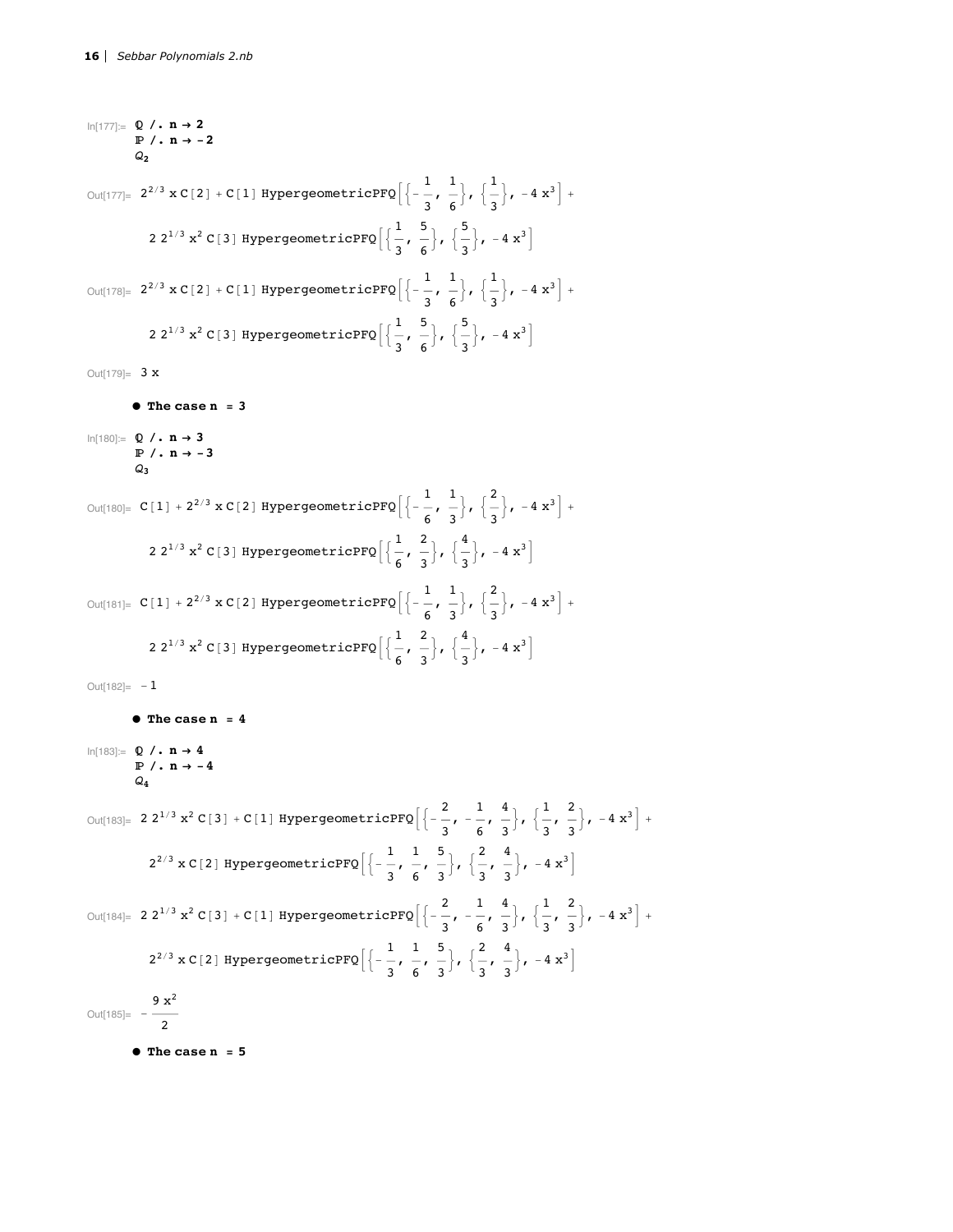```
ln[186] = Q / . n \rightarrow 5\mathbb{P} /. n \rightarrow -5
Out[186]= 2^{2/3} \times C[2] + C[1] HypergeometricPFQ\left[\frac{5}{6}, -\frac{1}{3}, \frac{5}{3}\right], \left[\frac{1}{3}, \frac{2}{3}\right], -4x^3\right] +2 2<sup>1/3</sup> x<sup>2</sup> C[3] HypergeometricPFQ\left[\left\{-\frac{1}{6}, \frac{1}{2}, \frac{7}{3}\right\}, \left\{\frac{4}{3}, \frac{5}{3}\right\}, -4x^3\right]Out[187]= 2^{2/3} \times C[2] + C[1] HypergeometricPFQ\left[\left\{-\frac{5}{5}, -\frac{1}{3}, \frac{5}{3}\right\}, \left\{\frac{1}{2}, \frac{2}{3}\right\}, -4 x^3\right] +2 2<sup>1/3</sup> x<sup>2</sup> C[3] HypergeometricPFQ\left[\left\{-\frac{1}{\epsilon}, \frac{1}{2}, \frac{7}{2}\right\}, \left\{\frac{4}{2}, \frac{5}{2}\right\}, -4x^3\right]Out[188]= 3x\bullet The case n = 6ln[189] = Q / . n \rightarrow 6\mathbb{P} /. n \rightarrow -6
               Q_6 // Together
Out[189]= (1-18x^3) C[1] + 2^{2/3} x C[2] HypergeometricPFQ\left[\left\{-\frac{2}{3}, -\frac{1}{6}, \frac{7}{3}\right\}, \left\{\frac{2}{3}, \frac{4}{3}\right\}, -4x^3\right] +2 2<sup>1/3</sup> x<sup>2</sup> C[3] HypergeometricPFQ\left[\left\{-\frac{1}{3}, \frac{1}{6}, \frac{8}{3}\right\}, \left\{\frac{4}{3}, \frac{5}{3}\right\}, -4x^3\right]Out[190]= (1 - 18x^3) C[1] + 2^{2/3} x C[2] HypergeometricPFQ\left[\left\{-\frac{2}{3}, -\frac{1}{6}, \frac{7}{2}\right\}, \left\{\frac{2}{3}, \frac{4}{3}\right\}, -4x^3\right] +
                  2 2<sup>1/3</sup> x<sup>2</sup> C[3] HypergeometricPFQ\left[\left\{-\frac{1}{2}, \frac{1}{6}, \frac{8}{3}\right\}, \left\{\frac{4}{2}, \frac{5}{3}\right\}, -4x^3\right]Out[191]= \frac{1}{2} \left(-1 + 18 \text{ x}^3\right)\bullet The case n = 7
In[192]:=\mathbb{Q} /. n \rightarrow 7\mathbb{P} /. n \rightarrow -7
               Q_7 // Together
Out[192]= 2 \cdot 2^{1/3} x^2 C[3] + C[1] HypergeometricPFQ\left[\left\{-\frac{7}{6}, -\frac{2}{3}, \frac{7}{3}\right\}, \left\{\frac{1}{2}, \frac{2}{3}\right\}, -4 x^3\right] +2^{2/3} \times C[2] HypergeometricPFQ\left[\frac{5}{6}, -\frac{1}{3}, \frac{8}{3}\right], \left\{\frac{2}{3}, \frac{4}{3}\right\}, -4x^3\right]Out[193]= 2 2^{1/3} x^2 C[3] + C[1] HypergeometricPFQ\left[\left\{-\frac{7}{5}, -\frac{2}{3}, \frac{7}{3}\right\}, \left\{\frac{1}{2}, \frac{2}{3}\right\}, -4 x^3\right] +2^{2/3} x C[2] HypergeometricPFQ\left[\left\{-\frac{5}{6}, -\frac{1}{2}, \frac{8}{3}\right\}, \left\{\frac{2}{3}, \frac{4}{3}\right\}, -4x^3\right]Out[194] = -9 \times^2
```
So in all cases except the case  $n = 1$  the polynomial fragment is proportional to a Q-polynomial.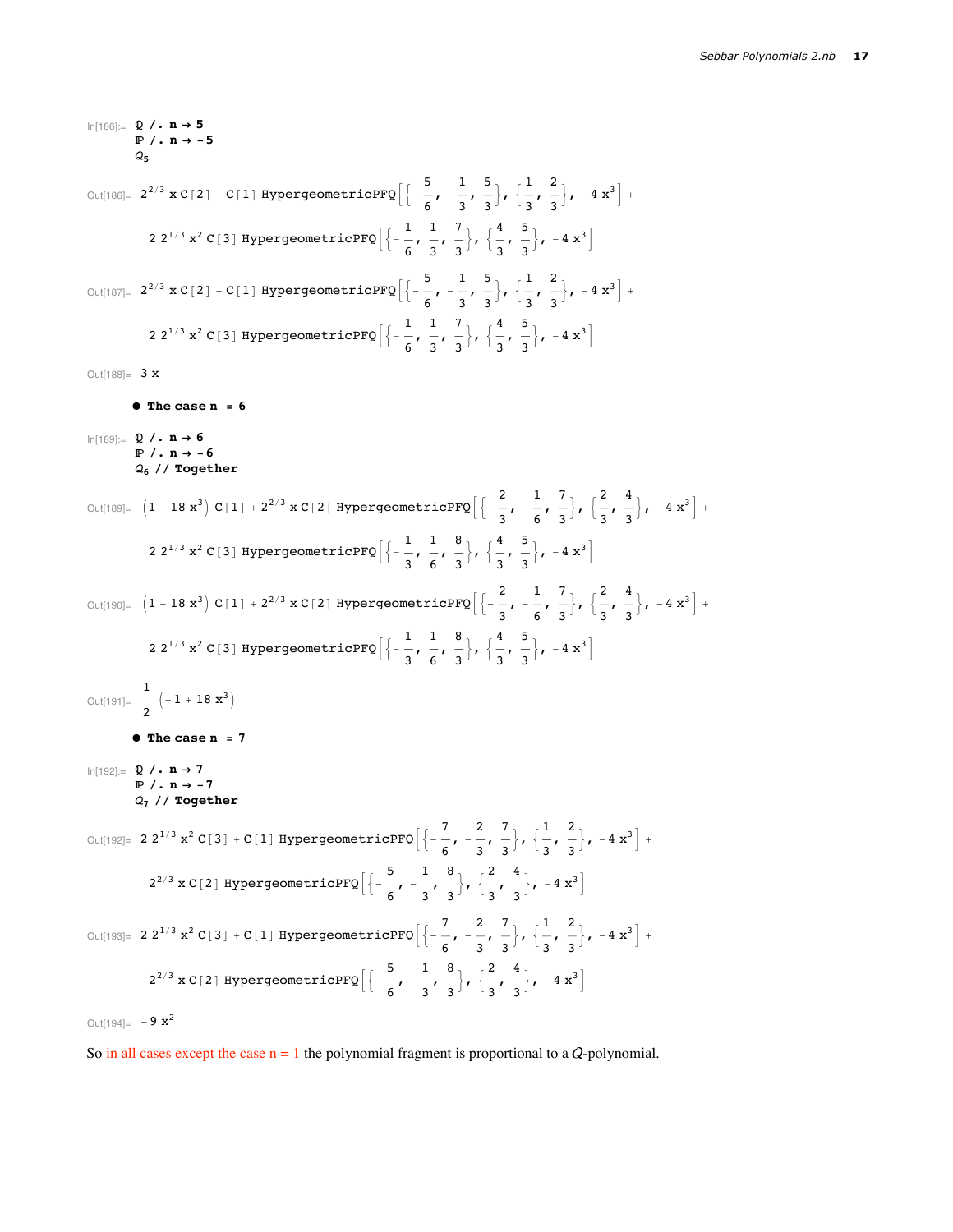# Solution of the generic DE for  $C$  polynomials

Heere a second parameter  $\nu$  comes into play. Working from

$$
\ln[240] := \text{SDE1} [f_1, n_1] := (4x^3 + 1) D[f_1(x, 3)] + 6(3 + 2v) x^2 D[f_1(x, 2)] - (3n^2 + 3n(2v + 1) - (3v + 2)(3v + 5)) x D[f_1(x, 1)] - n(n + 3v) (n + 3v + 3) f
$$

we command

$$
\ln[198] = \text{ DSolve} \left[ \left( 4 \, x^3 + 1 \right) \, f'''' \left[ x \right] + 6 \left( 3 + 2 \, y \right) \, x^2 \, f'' \left[ x \right] - 4 \left( 1 + 3 \, y \right) \left( 1 + 3 \, y + 3 \right) \, f \left[ x \right] = 0, \, f \left[ x \right], \, x \right]
$$
\n
$$
\text{Out[198]} = \left\{ \left\{ f \left[ x \right] \to 2^{2/3} \, x \, C \left[ 2 \right] \, \text{HypergeometricPFQ} \left[ \left\{ \frac{1}{3} - \frac{n}{3}, \, \frac{1}{3} + \frac{n}{6} + \frac{y}{2}, \, \frac{5}{6}, \, \frac{n}{6} + \frac{y}{2} \right\}, \, \left\{ \frac{2}{3}, \, \frac{4}{3} \right\}, \, -4 \, x^3 \right] + 2 \, 2^{1/3} \, x^2 \, C \left[ 3 \right] \, \text{HypergeometricPFQ} \left[ \left\{ \frac{2}{3} - \frac{n}{3}, \, \frac{2}{3} + \frac{n}{6} + \frac{y}{2}, \, \frac{7}{6} + \frac{n}{6} + \frac{y}{2} \right\}, \, \left\{ \frac{4}{3}, \, \frac{5}{3} \right\}, \, -4 \, x^3 \right] + 4 \, 2^{1/3} \, x^2 \, C \left[ 3 \right] \, \text{HypergeometricPFQ} \left[ \left\{ \frac{n}{3}, \, \frac{n}{3}, \, \frac{y}{3}, \, \frac{1}{3}, \, \frac{n}{6} + \frac{y}{2}, \, \frac{1}{2}, \, \frac{n}{6} + \frac{y}{2} \right\}, \, \left\{ \frac{1}{3}, \, \frac{2}{3} \right\}, \, -4 \, x^3 \right] \right\}
$$

and so have the generic solution

$$
\ln[200]:=\mathbb{C}=2^{2/3} \times \mathbb{C}[2] \text{ HypergeometricPFQ}\left[\left\{\frac{1}{3}-\frac{n}{3}, \frac{1}{3}+\frac{n}{3}+\frac{1}{6}+\frac{1}{6}+\frac{1}{6}+\frac{1}{6}+\frac{1}{6}\right\}, \left\{\frac{2}{3}, \frac{4}{3}\right\}, -4x^3\right] +
$$
  
2 2<sup>1/3</sup> x<sup>2</sup> C[3] HypergeometricPFQ\left[\left\{\frac{2}{3}, -\frac{n}{3}, \frac{2}{3}, \frac{n}{3}+\frac{1}{6}+\frac{1}{6}+\frac{1}{6}\right\}, \left\{\frac{4}{3}, \frac{5}{3}\right\}, -4x^3\right] +  
C[1] HypergeometricPFQ\left[\left\{-\frac{n}{3}, \frac{n}{6}+\frac{1}{2}, \frac{n}{2}+\frac{1}{6}+\frac{1}{2}\right\}, \left\{\frac{1}{3}, \frac{2}{3}\right\}, -4x^3\right];

We let n march upward through the natural numbers, while leaving  $\nu$  unspecified:

```
\bullet The case n = 0
```

```
\ln[204] := \mathbb{C} / . \mathbb{n} \to \mathbb{0}C_{0}
```

$$
\text{Out[204]} = C[1] + 2^{2/3} \times C[2] \text{ HypergeometricPFQ} \Big[ \Big\{ \frac{1}{3}, \frac{1}{3} + \frac{1}{2}, \frac{5}{6} + \frac{1}{2} \Big\}, \Big\{ \frac{2}{3}, \frac{4}{3} \Big\}, -4 \times^3 \Big] + 2 \times^{1/3} \times^2 C[3] \text{ HypergeometricPFQ} \Big[ \Big\{ \frac{2}{3}, \frac{2}{3} + \frac{1}{2}, \frac{7}{6} + \frac{1}{2} \Big\}, \Big\{ \frac{4}{3}, \frac{5}{3} \Big\}, -4 \times^3 \Big]
$$

 $Out[205] = 1$ 

```
\bullet The case n = 1
```

```
In[206] = C / . n \rightarrow 1\mathcal{C}_1
```

$$
\text{Out[206]} = 2^{2/3} \times C[2] + C[1] \text{ HypergeometricPFQ}\left[\left\{-\frac{1}{3}, \frac{1}{6} + \frac{1}{2}, \frac{2}{3} + \frac{1}{2}\right\}, \left\{\frac{1}{3}, \frac{2}{3}\right\}, -4 \times^{3}\right] + 2 \times 2^{1/3} \times C[3] \text{ HypergeometricPFQ}\left[\left\{\frac{1}{3}, \frac{5}{6} + \frac{1}{2}, \frac{4}{3} + \frac{1}{2}\right\}, \left\{\frac{4}{3}, \frac{5}{3}\right\}, -4 \times^{3}\right]
$$

Out $[207] = 3 \times V$ 

 $\blacksquare$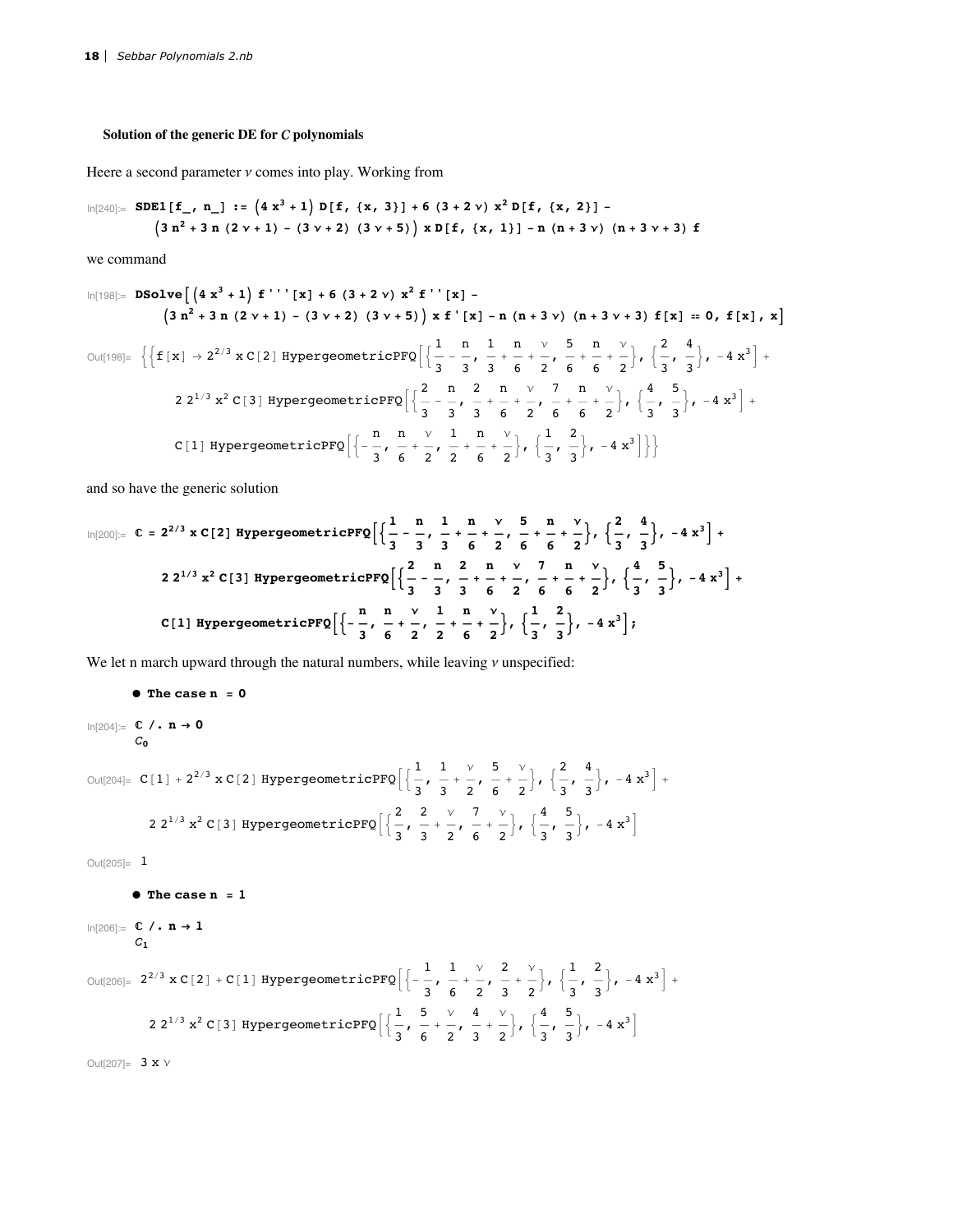Here the polynomial supplied by the general solution differs from  $C_1$ by a factor, which can make no difference since the DE is linear:

```
In[231]: SDE1[x, 1] // Simplify
              SDE1[3 x y, 1] // Simplify
Out[231]= 0
Out[232] = 0\bullet The case n = 2
ln[208] = C / . n \rightarrow 2C_{2}Out[208]= 2 2^{1/3} x^2 C[3] + C[1] HypergeometricPFQ\left[\left\{-\frac{2}{3}, \frac{1}{3}, \frac{\gamma}{2}, \frac{5}{6}, \frac{\gamma}{2}\right\}, \left\{\frac{1}{3}, \frac{2}{3}\right\}, -4 x^3\right] +2^{2/3} \times C[2] HypergeometricPFQ\left[\left\{-\frac{1}{3}, \frac{2}{3} + \frac{v}{2}, \frac{7}{6} + \frac{v}{2}\right\}, \left\{\frac{2}{3}, \frac{4}{3}\right\}, -4x^3\right]Out[209]= \frac{9}{2}x^2 \sqrt{(1 + \gamma)}The same remark pertains:
\ln[233] = SDE1 \lceil x^2, 2 \rceil // Simplify
             SDE1\left[\frac{9}{2}x^2 \vee (1+\vee), 2\right] // Simplify
Out[233] = 0Out[234]= 0
             \bullet The case n = 3In[210]:=\mathbb{C} /. n \rightarrow 3\mathcal{C}Out[210]= \left(1 + 18 x^3 \left(\frac{1}{2} + \frac{v}{2}\right) \left(1 + \frac{v}{2}\right)\right) C[1] +2^{2/3} \times C[2] HypergeometricPFQ\left[\left\{-\frac{2}{3}, \frac{5}{6}, \frac{\sqrt{4}}{2}, \frac{\sqrt{4}}{3}, \frac{\sqrt{2}}{2}\right\}, \left\{\frac{2}{3}, \frac{4}{3}\right\}, -4x^3\right] +
                2 2<sup>1/3</sup> x<sup>2</sup> C[3] HypergeometricPFQ\left[\left\{-\frac{1}{3}, \frac{7}{6}, \frac{7}{2}, \frac{5}{3}, \frac{9}{2}\right\}, \left\{\frac{4}{3}, \frac{5}{3}\right\}, -4x^3\right]Out[211]= v + \frac{9}{2}x^3 (-2 - v) (-1 - v) v
Here the polynomial supplied by the general solution looks quite different from C_3, but the former can be written
```

$$
\ln[238] = \left(1 + 18 \, x^3 \left(\frac{1}{2} + \frac{v}{2}\right) \left(1 + \frac{v}{2}\right)\right) \frac{v}{\text{Expand } \frac{1}{2}} \text{ Together}
$$
\n
$$
\text{Out}[238] = \frac{1}{2} \left(2 + 18 \, x^3 + 27 \, x^3 \, v + 9 \, x^3 \, v^2\right)
$$

and the latter can be written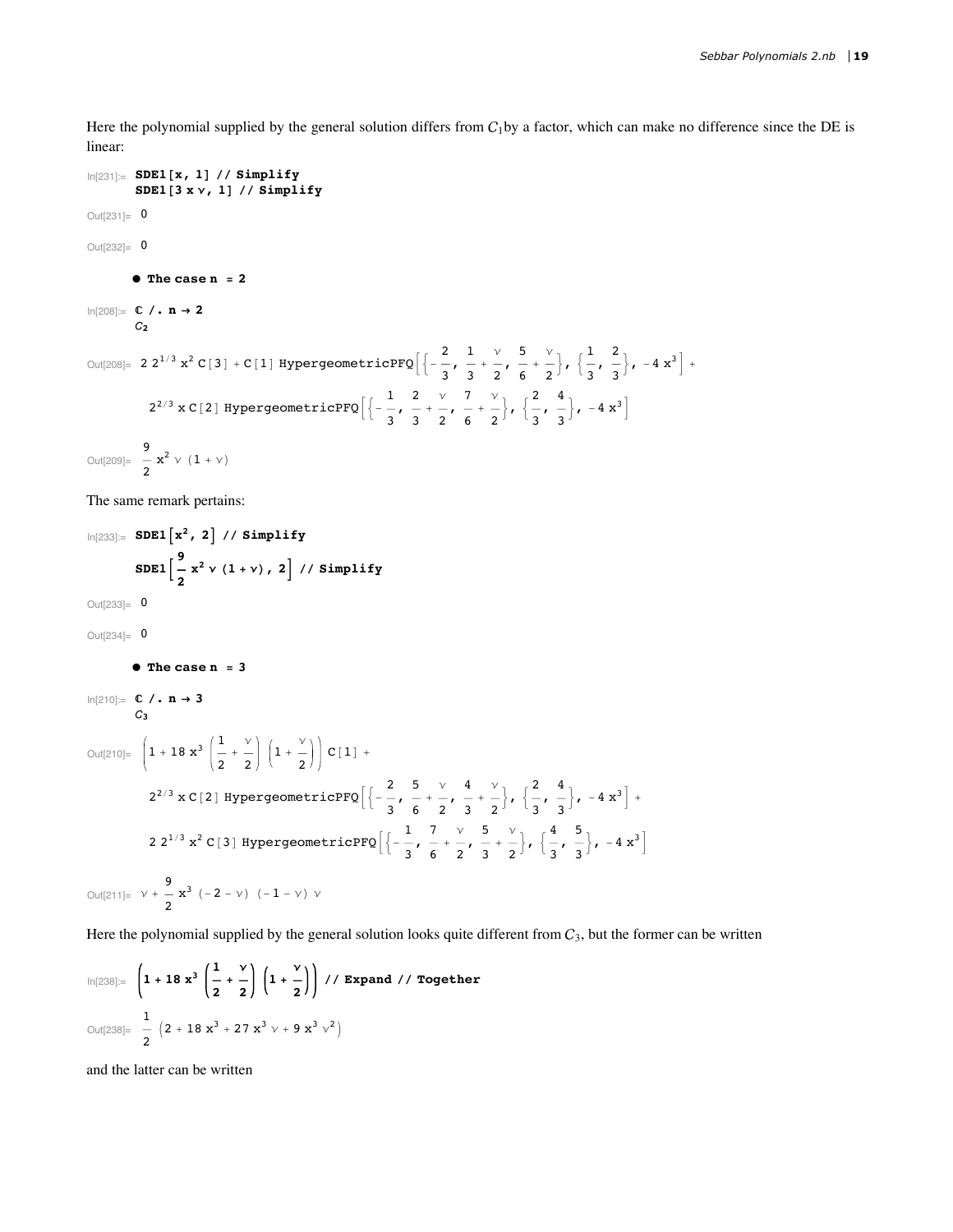$$
\ln[239] = \mathbf{v} + \frac{9}{2} \mathbf{x}^{3} (-2 - \mathbf{v}) (-1 - \mathbf{v}) \mathbf{v} // \text{ Expand } // \text{ Together}
$$
\n
$$
\text{Out}[239] = \frac{1}{2} \left( 2 \mathbf{v} + 18 \mathbf{x}^{3} \mathbf{v} + 27 \mathbf{x}^{3} \mathbf{v}^{2} + 9 \mathbf{x}^{3} \mathbf{v}^{3} \right)
$$

and those are seen to differ only by a  $\nu$ -factor, so both satisfy the DE:

$$
\ln[235] = \text{SDE1}\left[\left(1 + 18 \times \frac{3}{2}\left(\frac{1}{2} + \frac{v}{2}\right)\left(1 + \frac{v}{2}\right)\right), 3\right] // \text{Simplify}
$$
\n
$$
\text{SDE1}\left[v + \frac{9}{2} \times \frac{3}{2}(-2 - v) (-1 - v) v, 3\right] // \text{Simplify}
$$

 $Out[235] = 0$ 

 $Out[236] = 0$ 

```
\bullet The case n = 4
```

```
ln[247] = C / . n \rightarrow 4C_4 // Together
```

```
Out[247]= 2^{2/3} x \left(1 + \frac{9}{2}x^3\left(1 + \frac{y}{2}\right)\left(\frac{3}{2} + \frac{y}{2}\right)\right) C[2] +
                      C[1] HypergeometricPFQ\left[\left\{-\frac{4}{3}, \frac{2}{3}+\frac{v}{2}, \frac{7}{6}+\frac{v}{2}\right\}, \left\{\frac{1}{3}, \frac{2}{3}\right\}, -4x^3\right] +
                      2 2<sup>1/3</sup> x<sup>2</sup> C[3] HypergeometricPFQ\left[\left\{-\frac{2}{3}, \frac{4}{3}+\frac{\nu}{2}, \frac{11}{6}+\frac{\nu}{2}\right\}, \left\{\frac{4}{3}, \frac{5}{3}\right\}, -4x^3\right]Out[248]= \frac{3}{8} \left(8 \times \nu + 54 \times^4 \nu + 8 \times \nu^2 + 99 \times^4 \nu^2 + 54 \times^4 \nu^3 + 9 \times^4 \nu^4\right)
```
Here the polynomial supplied by the general solution-which can be written

$$
\ln[221] = \mathbf{x} \left( 1 + \frac{9}{2} \mathbf{x}^3 \left( 1 + \frac{9}{2} \right) \left( \frac{3}{2} + \frac{9}{2} \right) \right) / / \text{ Expand } / \text{ Together}
$$
\n
$$
\text{Out[221]} = \frac{1}{8} \left( 8 \mathbf{x} + 54 \mathbf{x}^4 + 45 \mathbf{x}^4 \sqrt{9} + 9 \mathbf{x}^4 \sqrt{9} \right)
$$

 $-$ and  $C_4$  look quite dirrerent, but both satisfy the DE:

$$
\ln[243] := \text{SDE1}\left[\left(8 \times \nu + 54 \times 4 \cdot \nu + 8 \times \nu^2 + 99 \times 4 \cdot \nu^2 + 54 \times 4 \cdot \nu^3 + 9 \times 4 \cdot \nu^4\right), 4\right] // \text{Simplify}
$$
\n
$$
\text{SDE1}\left[\left(8 \times \nu + 54 \times 4 \cdot 45 \times 4 \cdot \nu + 9 \times 4 \cdot \nu^2\right), 4\right] // \text{Simplify}
$$

Out $[243] = 0$ 

Out $[244] = 0$ 

This comes about for the familiar reason: they differ by a factor, which I now demonstrate:

$$
\ln[253] = \text{Series}\left[\left(8 \times \nu + 54 \times 4 \nu + 8 \times \nu^2 + 99 \times 4 \nu^2 + 54 \times 4 \nu^3 + 9 \times 4 \nu^4\right), \{x, 0, 4\}\right] / / \text{Normal}
$$
\n
$$
\left(\nu + \nu^2\right) \text{Series}\left[\left(8 \times + 54 \times 4 + 45 \times 4 \nu + 9 \times 4 \nu^2\right), \{x, 0, 4\}\right] / / \text{Normal}
$$
\n
$$
\text{Out}[253] = 8 \times \left(\nu + \nu^2\right) + \chi^4 \left(54 \nu + 99 \nu^2 + 54 \nu^3 + 9 \nu^4\right)
$$
\n
$$
\text{Out}[254] = 8 \times \left(\nu + \nu^2\right) + \chi^4 \left(\nu + \nu^2\right) \left(54 + 45 \nu + 9 \nu^2\right)
$$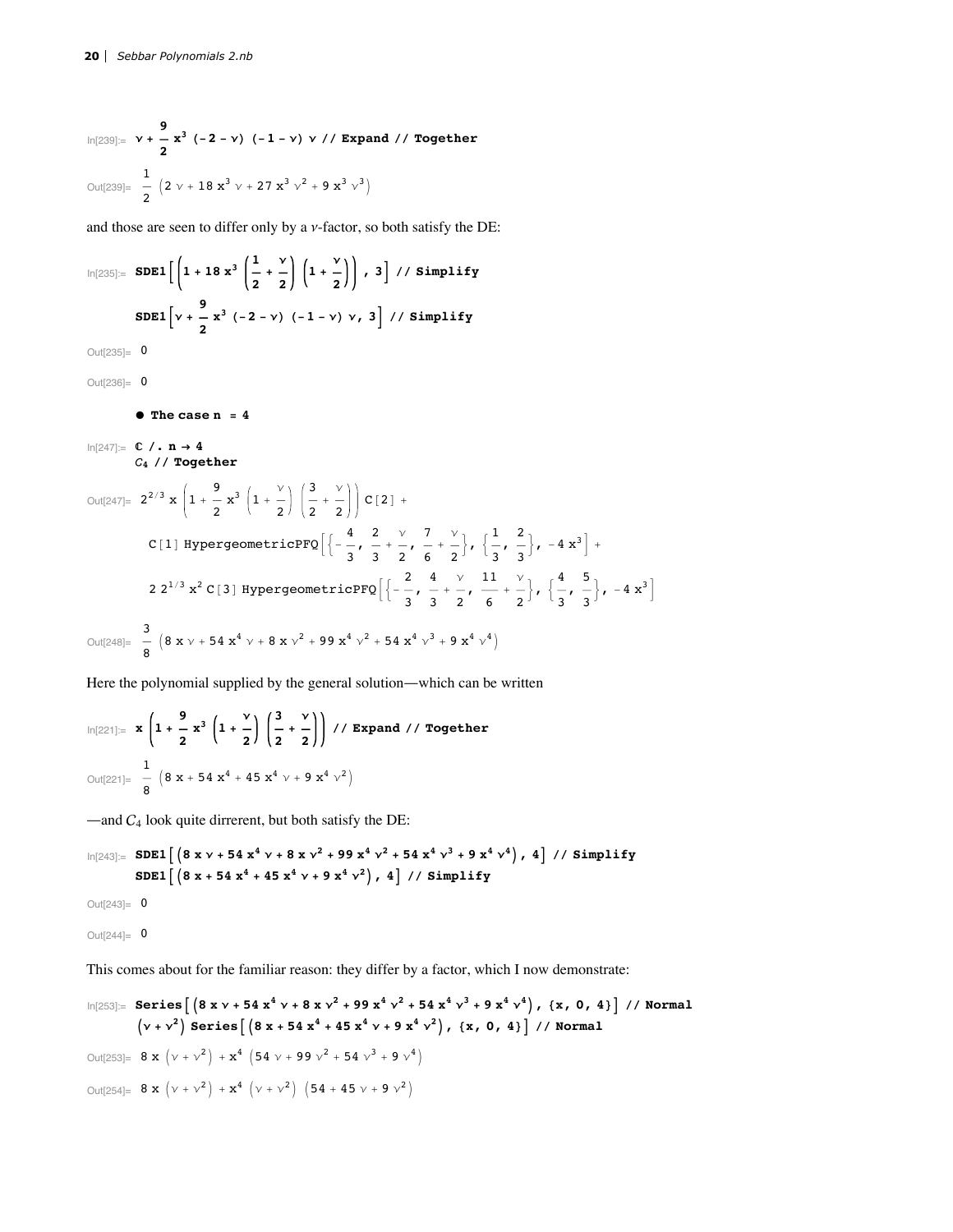$\ln[256]$ := Factor $[(54 \vee + 99 \vee^2 + 54 \vee^3 + 9 \vee^4)]$ Factor  $[(v + v^2) (54 + 45 v + 9 v^2)]$ Out<br>[256]=  $9 \vee (1 + \vee) (2 + \vee) (3 + \vee)$ Out $[257] = 9 \vee (1 + \vee) (2 + \vee) (3 + \vee)$ 

Solution of the generic DE for  $D$  polynomials

$$
SDE2[f_{-}, n_{-}] := (4x3 + 1) D[f, {x, 3}] + 6 (3 + 2 v) x2 D[f, {x, 2}] - (3 n2 - 3 n - 10 - 30 v + 12 n v) x D[f, {x, 1}] + n (n + 3 v) (n - 3) f
$$
\n
$$
\ln[258] = DSolve \left[ (4x3 + 1) f'''[x] + 6 (3 + 2 v) x2 f'[x] - (3 n2 - 3 n - 10 - 30 v + 12 n v) x f'[x] + n (n + 3 v) (n - 3) f[x] = 0, f[x], x \right]
$$
\n
$$
Out[258] = \left\{ \left\{ f[x] \rightarrow 2^{2/3} x C[2] \text{ HypergeometricPFQ} \left[ \frac{1}{3} - \frac{n}{6}, \frac{5}{6} - \frac{n}{6}, \frac{1}{3} + \frac{n}{3} + v \right], \left\{ \frac{2}{3}, \frac{4}{3} \right\}, -4x3 \right] + C[1] \text{ HypergeometricPFQ} \left[ \left\{ \frac{1}{2} - \frac{n}{6}, -\frac{n}{6}, \frac{n}{3} + v \right\}, \left\{ \frac{1}{3}, \frac{2}{3} \right\}, -4x3 \right] + 221/3 x2 C[3] \text{ HypergeometricPFQ} \left[ \left\{ \frac{2}{3} - \frac{n}{6}, \frac{7}{6} - \frac{n}{6}, \frac{2}{3} + \frac{n}{3} + v \right\}, \left\{ \frac{4}{3}, \frac{5}{3} \right\}, -4x3 \right] \right\}
$$
\n
$$
ln[259] = D = 22/3 x C[2] \text{ HypergeometricPFQ} \left[ \left\{ \frac{1}{3} - \frac{n}{6}, \frac{5}{6} - \frac{n}{6}, \frac{1}{3} + \frac{n}{3} + v \right\}, \left\{ \frac{2}{3}, \frac{4}{3} \right\}, -4x3 \right] + C[1] \text{ HypergeometricPFQ} \left[ \left\{ \frac{1}{2
$$

We see by inspection that  $D$  is produced by a substitutional transformation from  $C$ :

$$
In[260]:=\mathbb{C} \; / \; . \; n \rightarrow -n-3 \; \nu
$$

$$
\text{Out[260]} = 2^{2/3} \times C[2] \text{ HypergeometricPFQ} \left[ \left\{ \frac{1}{3} - \frac{n}{6}, \frac{5}{6} - \frac{n}{6}, \frac{1}{3} + \frac{n}{3} + \gamma \right\}, \left\{ \frac{2}{3}, \frac{4}{3} \right\}, -4 \times^3 \right] +
$$
\n
$$
C[1] \text{ HypergeometricPFQ} \left[ \left\{ \frac{1}{2} - \frac{n}{6}, -\frac{n}{6}, \frac{n}{3} + \gamma \right\}, \left\{ \frac{1}{3}, \frac{2}{3} \right\}, -4 \times^3 \right] +
$$
\n
$$
2 \times 2^{1/3} \times^2 C[3] \text{ HypergeometricPFQ} \left[ \left\{ \frac{2}{3} - \frac{n}{6}, \frac{7}{6} - \frac{n}{6}, \frac{2}{3} + \frac{n}{3} + \gamma \right\}, \left\{ \frac{4}{3}, \frac{5}{3} \right\}, -4 \times^3 \right]
$$

The method by which one extracts D-polynomials from D holds now no mystery, no surprises, so I do not pursue that matter.

# • On the relation of C-polynomials to  $\mathcal D$ -polynomials

I have in this connection only a solitary observation, which I illustrate by randomly selected example. The following familiar procedure extracts  $C_5$  from the general solution  $\mathbb{C}$ :